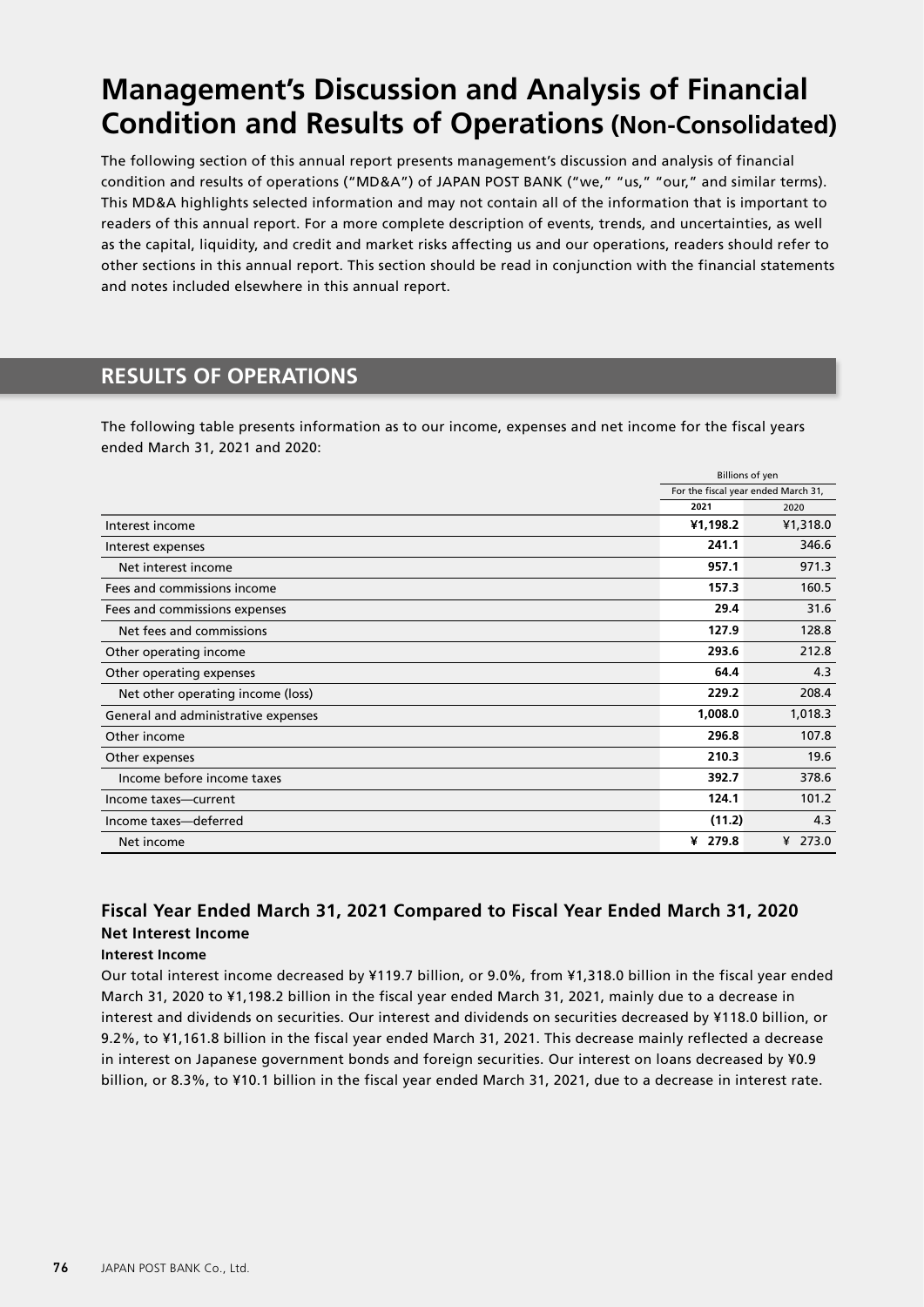# Consolidated Financial Statements

# **Interest Expenses**

Our total interest expenses decreased by ¥105.4 billion, or 30.4%, from ¥346.6 billion in the fiscal year ended March 31, 2020 to ¥241.1 billion in the fiscal year ended March 31, 2021, mainly due to a decrease in foreign currency funding costs. Interest expenses on deposits decreased by ¥16.7 billion, or 30.4%, to ¥38.3 billion in the fiscal year ended March 31, 2021, due to a decrease in interest rates.

# **Net Interest Income**

Our net interest income calculated by deducting interest expenses from interest income, decreased by ¥14.2 billion, or 1.4%, from ¥971.3 billion in the fiscal year ended March 31, 2020 to ¥957.1 billion in the fiscal year ended March 31, 2021. Our interest rate spread was 0.45% for the fiscal year ended March 31, 2021, a decrease from 0.47% for the fiscal year ended March 31, 2020.

# **Average Balance of, and Interest, Average Earnings Yield and Average Interest Rate on, Interest-earning Assets and Interest-bearing Liabilities**

The following table shows our average asset balances and related interest and average earnings yields of our interest-earning assets for the fiscal years ended March 31, 2021 and 2020. Although we do not have any overseas branches or subsidiaries, since our operations are not divided into reportable segments, we attribute yen-denominated transactions to "domestic" and foreign currency-denominated transactions to "overseas" (except that yen-denominated transactions with non-residents of Japan are included in "overseas") and record income and expenses for each category. Accordingly, the table below shows the average asset balances and interest for "domestic" and "overseas" for the periods indicated:

|                                | Billions of yen, except for percentages |                                     |                           |                                         |           |                           |
|--------------------------------|-----------------------------------------|-------------------------------------|---------------------------|-----------------------------------------|-----------|---------------------------|
|                                |                                         | For the fiscal year ended March 31, |                           |                                         |           |                           |
|                                |                                         | 2021                                |                           |                                         | 2020      |                           |
|                                | Average<br>asset balance <sup>(4)</sup> | Interest                            | Average<br>earnings yield | Average<br>asset balance <sup>(4)</sup> | Interest  | Average<br>earnings yield |
| Interest-earning assets:(1)    |                                         |                                     |                           |                                         |           |                           |
| Loans:                         |                                         |                                     |                           |                                         |           |                           |
| Domestic                       | ¥<br>5,888.5                            | ¥<br>10.0                           | 0.17%                     | 4,947.2<br>¥                            | 11.0<br>¥ | 0.22%                     |
| Overseas                       | 23.7                                    | 0.1                                 | 0.52                      | 10.8                                    | 0.0       | 0.52                      |
| Total <sup>(2)</sup>           | 5,912.2                                 | 10.1                                | 0.17                      | 4,958.0                                 | 11.1      | 0.22                      |
| Securities:                    |                                         |                                     |                           |                                         |           |                           |
| Domestic                       | 70.330.0                                | 410.9                               | 0.58                      | 71.842.6                                | 492.5     | 0.68                      |
| Overseas                       | 66,938.0                                | 750.9                               | 1.12                      | 63,239.8                                | 787.4     | 1.24                      |
| Total <sup>(2)</sup>           | 137,268.1                               | 1,161.8                             | 0.84                      | 135,082.5                               | 1,279.9   | 0.94                      |
| Due from banks, etc.: (3)      |                                         |                                     |                           |                                         |           |                           |
| Domestic                       | 56,799.5                                | 29.2                                | 0.05                      | 52,928.3                                | 28.8      | 0.05                      |
| Overseas                       |                                         |                                     |                           | 1.2                                     | 0.0       | 2.35                      |
| Total <sup>(2)</sup>           | 56,799.5                                | 29.2                                | 0.05                      | 52,929.6                                | 28.9      | 0.05                      |
| Total interest-earning assets: |                                         |                                     |                           |                                         |           |                           |
| Domestic                       | 204,928.2                               | 518.3                               | 0.25                      | 198,026.3                               | 629.0     | 0.31                      |
| Overseas                       | 67,100.5                                | 751.4                               | 1.11                      | 63,366.9                                | 789.4     | 1.24                      |
| Total <sup>(2)</sup>           | ¥210,430.4                              | ¥1,198.2                            | 0.56%                     | ¥203,590.0                              | ¥1,318.0  | 0.64%                     |

Notes:(1) Income earned on money held in trust is included in "other income," and the average balance of money held in trust (¥4,102.1 billion for the fiscal year ended March 31, 2021 and ¥3,129.5 billion for the fiscal year ended March 31, 2020) is excluded from interest-earning assets.

(2) Average asset balance and interest on transactions between "domestic" and "overseas" are offset to calculate totals.

(3) "Due from banks, etc." consists of negotiable certificates of deposit, Bank of Japan deposits, call loans and monetary claims bought.

(4) Average asset balance is calculated on a daily basis.

(5) "Domestic" represents yen-denominated transactions while "overseas" represents foreign currency-denominated transactions (except that yen-denominated transactions with non-residents of Japan are included in "overseas").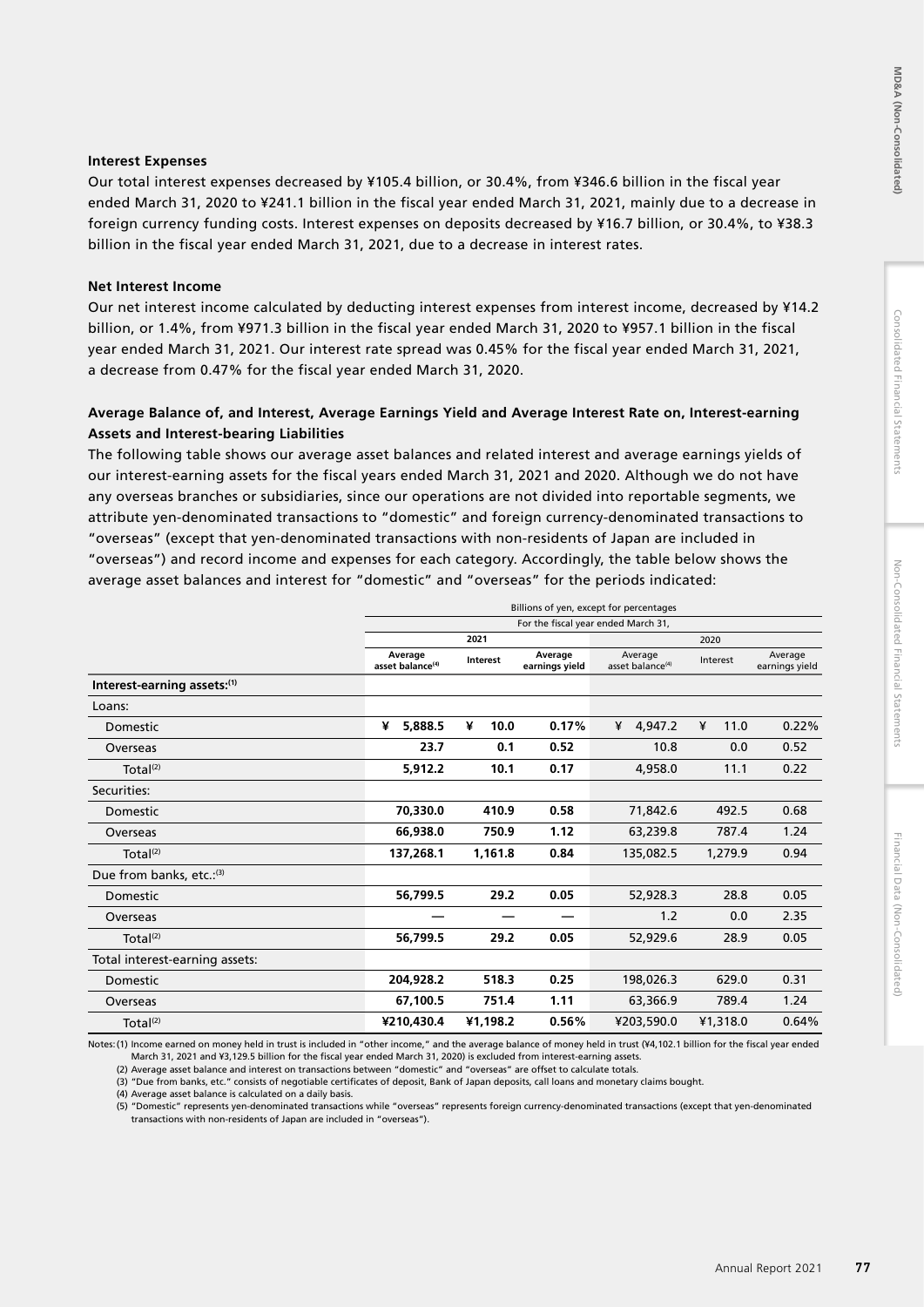The following table shows the average balances and related interest and average interest rates of our interest-bearing liabilities for the fiscal years ended March 31, 2021 and 2020:

|                                                 | Billions of yen, except for percentages     |                                     |                          |                                             |          |                          |  |
|-------------------------------------------------|---------------------------------------------|-------------------------------------|--------------------------|---------------------------------------------|----------|--------------------------|--|
|                                                 |                                             | For the fiscal year ended March 31, |                          |                                             |          |                          |  |
|                                                 |                                             | 2021                                |                          |                                             | 2020     |                          |  |
|                                                 | Average<br>liability balance <sup>(3)</sup> | Interest                            | Average<br>interest rate | Average<br>liability balance <sup>(3)</sup> | Interest | Average<br>interest rate |  |
| Interest-bearing liabilities:(1)                |                                             |                                     |                          |                                             |          |                          |  |
| Deposits:                                       |                                             |                                     |                          |                                             |          |                          |  |
| Domestic                                        | ¥188,043.5                                  | ¥ 38.3                              | 0.02%                    | ¥183,018.2                                  | ¥ 55.0   | 0.03%                    |  |
| Overseas                                        |                                             |                                     |                          |                                             |          |                          |  |
| Total <sup>(2)</sup>                            | 188,043.5                                   | 38.3                                | 0.02                     | 183,018.2                                   | 55.0     | 0.03                     |  |
| Payables under securities lending transactions: |                                             |                                     |                          |                                             |          |                          |  |
| Domestic                                        | 155.8                                       | 0.1                                 | 0.09                     | 229.1                                       | 0.2      | 0.10                     |  |
| Overseas                                        | 1,482.3                                     | 6.7                                 | 0.45                     | 2,240.7                                     | 49.3     | 2.20                     |  |
| Total <sup>(2)</sup>                            | 1,638.2                                     | 6.9                                 | 0.42                     | 2,469.9                                     | 49.6     | 2.00                     |  |
| Total interest-bearing liabilities:             |                                             |                                     |                          |                                             |          |                          |  |
| Domestic                                        | 197,783.1                                   | 62.6                                | 0.03                     | 190,695.7                                   | 79.3     | 0.04                     |  |
| Overseas                                        | 67,508.0                                    | 245.2                               | 0.36                     | 63,324.7                                    | 362.3    | 0.57                     |  |
| Total <sup>(2)</sup>                            | ¥203,692.8                                  | ¥236.3                              | 0.11%                    | ¥196,217.3                                  | ¥341.1   | 0.17%                    |  |

Notes:(1) Expenses incurred on money held in trust are included in "other expenses," and the average balance corresponding to money held in trust (¥4,102.1 billion for the fiscal year ended March 31, 2021 and ¥3,129.5 billion for the fiscal year ended March 31, 2020) and the interest expenses (¥4.7 billion for the fiscal year ended March 31, 2021 and ¥5.4 billion for the fiscal year ended March 31, 2020) are excluded from interest-bearing liabilities.

(2) Average liability balance and interest on transactions between "domestic" and "overseas" are offset to calculate totals.

(3) Average liability balance is calculated on a daily basis.

(4) "Domestic" represents yen-denominated transactions while "overseas" represents foreign currency-denominated transactions (except that yen-denominated transactions with non-residents of Japan are included in "overseas").

Our average balance of interest-earning assets increased by ¥6,840.3 billion, or 3.3%, from ¥203,590.0 billion in the fiscal year ended March 31, 2020 to ¥210,430.4 billion in the fiscal year ended March 31, 2021. Our average earnings yield on interest-earning assets decreased from 0.64% in the fiscal year ended March 31, 2020 to 0.56% in the fiscal year ended March 31, 2021. As a result, our total interest income on interestearning assets decreased from ¥1,318.0 billion in the fiscal year ended March 31, 2020 to ¥1,198.2 billion in the fiscal year ended March 31, 2021.

Our average balance of interest-bearing liabilities increased by ¥7,475.5 billion, or 3.8%, from ¥196,217.3 billion in the fiscal year ended March 31, 2020 to ¥203,692.8 billion in the fiscal year ended March 31, 2021. Our average interest rates on interest-bearing liabilities decreased from 0.17% in the fiscal year ended March 31, 2020 to 0.11% in the fiscal year ended March 31, 2021. As a result, our total interest expenses on interest-bearing liabilities decreased from ¥341.1 billion in the fiscal year ended March 31, 2020 to ¥236.3 billion in the fiscal year ended March 31, 2021.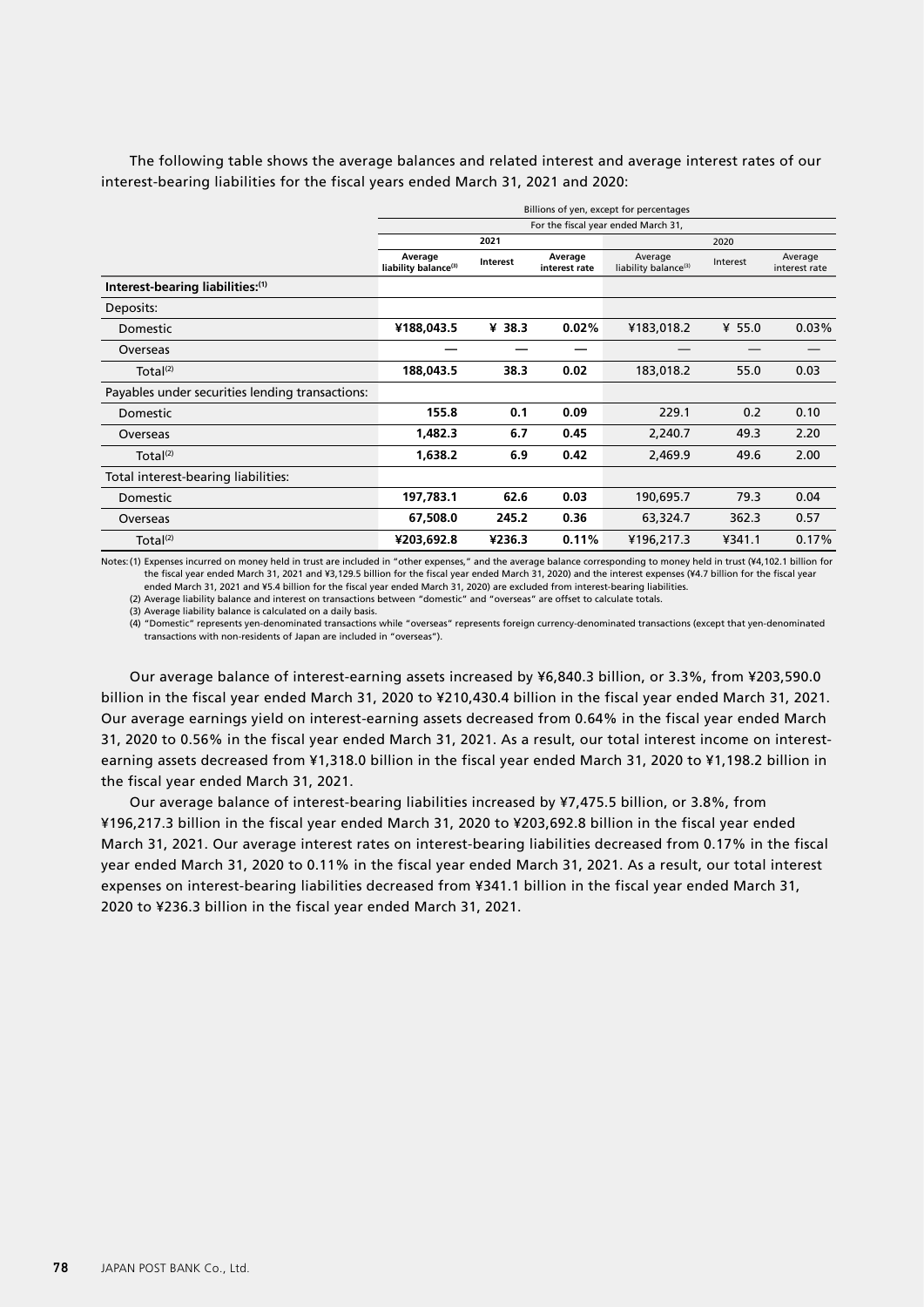# **Changes in Interest Income and Expenses Due to Changes in Balance and Interest Rate**

The following table shows changes in our interest income allocated between changes in balance and changes in interest rate for the periods indicated:

|                           |                                                 | <b>Billions of yen</b><br>For the fiscal year ended March 31, 2021<br>versus fiscal year ended March 31, 2020<br>increase (decrease) due to |            |  |
|---------------------------|-------------------------------------------------|---------------------------------------------------------------------------------------------------------------------------------------------|------------|--|
|                           |                                                 |                                                                                                                                             |            |  |
|                           | <b>Balance-related</b><br>change <sup>(1)</sup> | Interest-related<br>change <sup>(1)</sup>                                                                                                   | Net change |  |
| Interest income:          |                                                 |                                                                                                                                             |            |  |
| Loans:                    |                                                 |                                                                                                                                             |            |  |
| Domestic                  | 41.8                                            | (2.8)<br>¥                                                                                                                                  | (0.9)<br>¥ |  |
| Overseas                  | 0.0                                             | 0.0                                                                                                                                         | 0.0        |  |
| Total <sup>(2)</sup>      | 1.9                                             | (2.8)                                                                                                                                       | (0.9)      |  |
| Securities:               |                                                 |                                                                                                                                             |            |  |
| Domestic                  | (10.1)                                          | (71.3)                                                                                                                                      | (81.5)     |  |
| Overseas                  | 44.3                                            | (80.8)                                                                                                                                      | (36.5)     |  |
| Total <sup>(2)</sup>      | 20.4                                            | (138.5)                                                                                                                                     | (118.0)    |  |
| Due from banks, etc.: (3) |                                                 |                                                                                                                                             |            |  |
| Domestic                  | 2.0                                             | (1.6)                                                                                                                                       | 0.3        |  |
| Overseas                  | (0.0)                                           |                                                                                                                                             | (0.0)      |  |
| Total $(2)$               | 2.0                                             | (1.7)                                                                                                                                       | 0.3        |  |
| Total interest income:    |                                                 |                                                                                                                                             |            |  |
| Domestic                  | 21.2                                            | (132.0)                                                                                                                                     | (110.7)    |  |
| Overseas                  | 44.7                                            | (82.7)                                                                                                                                      | (37.9)     |  |
| Total $(2)$               | ¥43.1                                           | $*(162.8)$                                                                                                                                  | $*(119.7)$ |  |

Notes:(1) Factors that increase or decrease both balance and interest rate are allocated based on the proportion of the increase or decrease in the balance and interest rate.

(2) Average balance and interest on transactions between "domestic" and "overseas" are offset to calculate totals.

(3) "Due from banks, etc." consists of negotiable certificates of deposit, Bank of Japan deposits, call Ioans and monetary claims bought.<br>(4) "Domestic" represents yen-denominated transactions while "overseas" represents f transactions with non-residents of Japan are included in "overseas").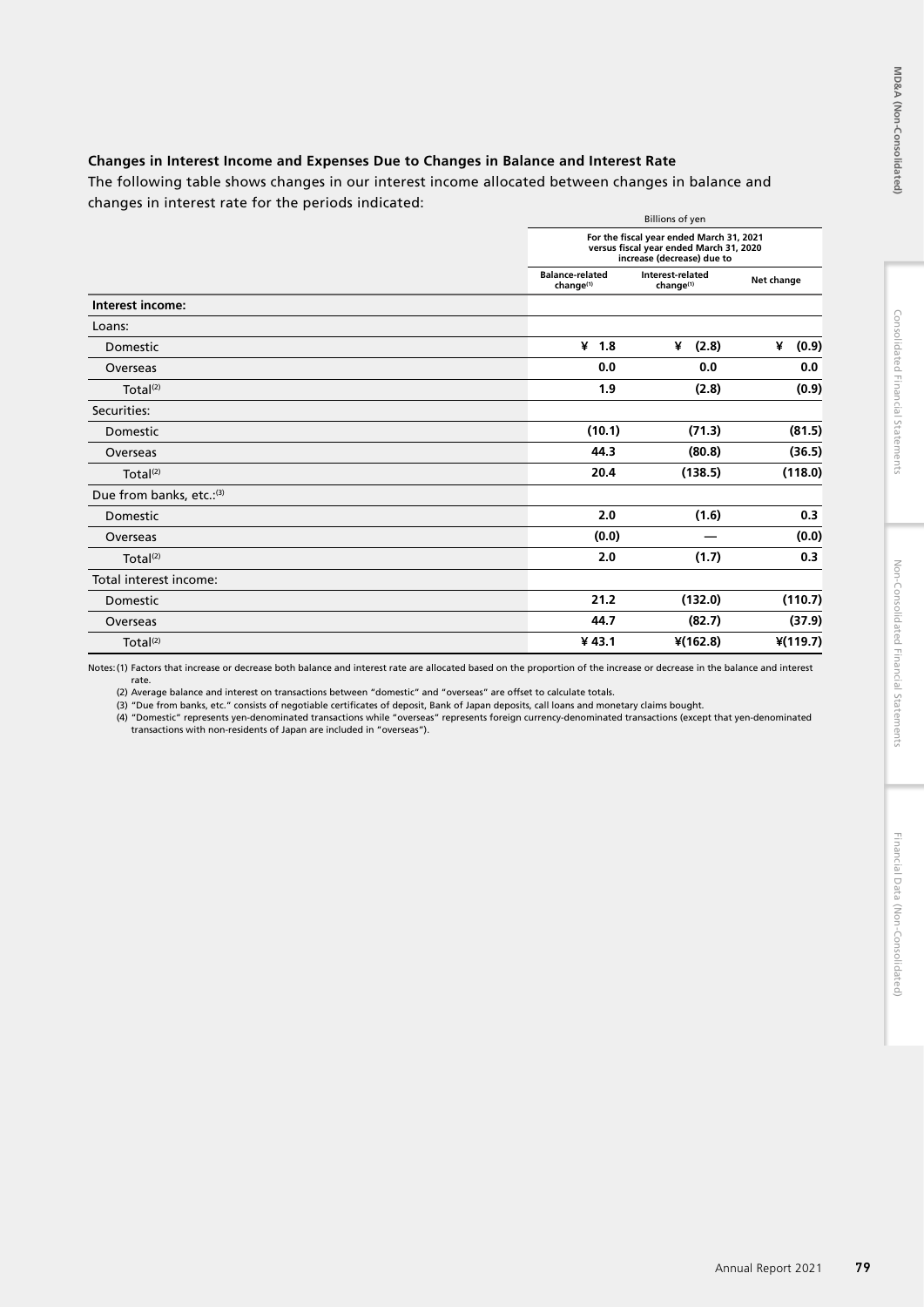The following table shows changes in our interest expenses allocated between changes in balance and changes in interest rate for the periods indicated:

|                                                 |                                          | <b>Billions of yen</b><br>For the fiscal year ended March 31, 2021<br>versus fiscal year ended March 31, 2020<br>increase (decrease) due to |            |  |
|-------------------------------------------------|------------------------------------------|---------------------------------------------------------------------------------------------------------------------------------------------|------------|--|
|                                                 |                                          |                                                                                                                                             |            |  |
|                                                 | <b>Balance-related</b><br>$change^{(1)}$ | Interest-related<br>change <sup>(1)</sup>                                                                                                   | Net change |  |
| Interest expenses:                              |                                          |                                                                                                                                             |            |  |
| Deposits:                                       |                                          |                                                                                                                                             |            |  |
| Domestic                                        | 41.4                                     | ¥ $(18.2)$                                                                                                                                  | ¥ $(16.7)$ |  |
| Overseas                                        |                                          |                                                                                                                                             |            |  |
| Total <sup>(2)</sup>                            | 1.4                                      | (18.2)                                                                                                                                      | (16.7)     |  |
| Payables under securities lending transactions: |                                          |                                                                                                                                             |            |  |
| Domestic                                        | (0.0)                                    | (0.0)                                                                                                                                       | (0.0)      |  |
| Overseas                                        | (12.7)                                   | (29.8)                                                                                                                                      | (42.6)     |  |
| Total <sup>(2)</sup>                            | (12.7)                                   | (29.9)                                                                                                                                      | (42.6)     |  |
| Total interest expenses:                        |                                          |                                                                                                                                             |            |  |
| Domestic                                        | 2.8                                      | (19.6)                                                                                                                                      | (16.7)     |  |
| Overseas                                        | 22.5                                     | (139.6)                                                                                                                                     | (117.0)    |  |
| Total <sup>(2)</sup>                            | ¥ 12.5                                   | $*(117.3)$                                                                                                                                  | $*(104.7)$ |  |

Notes:(1) Factors that increase or decrease both balance and interest rate are allocated based on the proportion of the increase or decrease in the balance and interest rate.

(2) Average balance and interest on transactions between "domestic" and "overseas" are offset to calculate totals.

(3) "Domestic" represents yen-denominated transactions while "overseas" represents foreign currency-denominated transactions (except that yen-denominated transactions with non-residents of Japan are included in "overseas").

Our interest income in the fiscal year ended March 31, 2021 decreased by ¥119.7 billion compared to the previous fiscal year primarily due to a decrease in interest income from domestic securities as a result of decreases in both balance of and interest rates on these securities.

Our interest expenses in the fiscal year ended March 31, 2021 decreased by ¥104.7 billion compared to the previous fiscal year primarily due to a decrease in foreign currency funding costs.

### **Interest Rate Spread**

The following table shows our yield on interest-earning assets, interest rates on interest-bearing liabilities and interest rate spread for the periods indicated:

|                                                | For the fiscal year ended March 31, |       |  |
|------------------------------------------------|-------------------------------------|-------|--|
|                                                | 2021                                | 2020  |  |
| Yield on interest-earning assets:              |                                     |       |  |
| Domestic                                       | 0.25%                               | 0.31% |  |
| Overseas                                       | 1.11                                | 1.24  |  |
| Total                                          | 0.56                                | 0.64  |  |
| Interest rate on interest-bearing liabilities: |                                     |       |  |
| Domestic                                       | 0.03                                | 0.04  |  |
| Overseas                                       | 0.36                                | 0.57  |  |
| Total                                          | 0.11                                | 0.17  |  |
| Interest rate spread:                          |                                     |       |  |
| Domestic                                       | 0.22                                | 0.27  |  |
| Overseas                                       | 0.75                                | 0.67  |  |
| Total                                          | 0.45%                               | 0.47% |  |

Note: (1) "Domestic" represents yen-denominated transactions while "overseas" represents foreign currency-denominated transactions (except that yen-denominated transactions with non-residents of Japan are included in "overseas").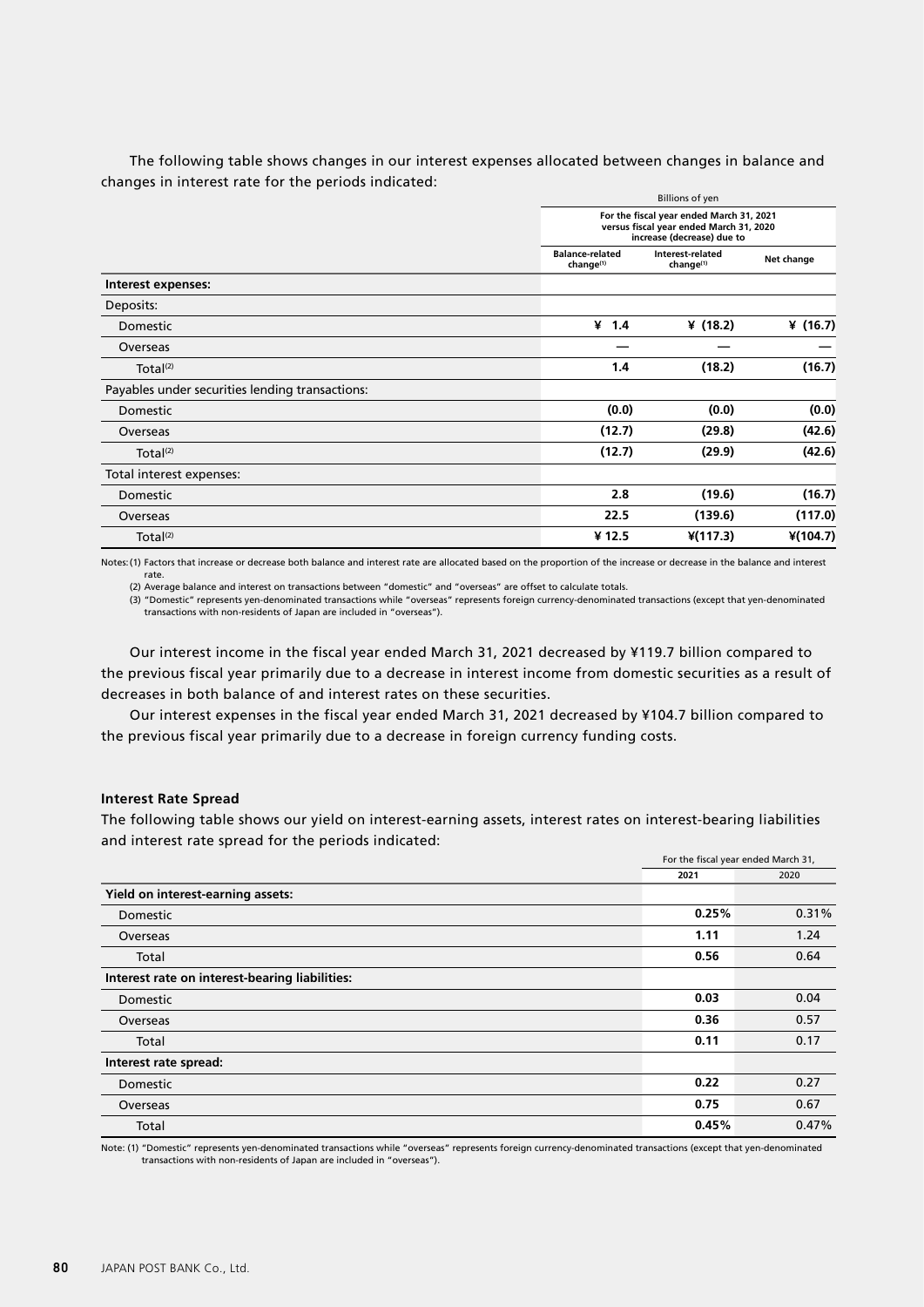Our interest rate spread, for the fiscal year ended March 31, 2021, decreased to 0.45% from 0.47% for the previous fiscal year. This decrease was primarily the result of decreased interest rate spread on domestic assets, reflecting yen interest rates remained at a low level.

## **Net Fees and Commissions**

The following table sets forth our fees and commissions income and expenses for the periods indicated:

|                                                        |        | <b>Billions of yen</b>              |  |
|--------------------------------------------------------|--------|-------------------------------------|--|
|                                                        |        | For the fiscal year ended March 31, |  |
|                                                        | 2021   | 2020                                |  |
| <b>Fees and commissions income:</b>                    |        |                                     |  |
| Fees and commissions on domestic and foreign exchanges | ¥ 86.7 | ¥ 82.3                              |  |
| Other                                                  | 70.6   | 78.2                                |  |
| Total                                                  | 157.3  | 160.5                               |  |
| Fees and commissions expenses:                         |        |                                     |  |
| Fees and commissions on domestic and foreign exchanges | 5.0    | 4.7                                 |  |
| Other                                                  | 24.3   | 26.8                                |  |
| Total                                                  | 29.4   | 31.6                                |  |
| Net fees and commissions                               | ¥127.9 | ¥128.8                              |  |

Net fees and commissions decreased by ¥0.9 billion, or 0.7%, from ¥128.8 billion in the fiscal year ended March 31, 2020 to ¥127.9 billion in the fiscal year ended March 31, 2021. Fees and commissions income decreased by ¥3.1 billion, or 1.9%, from ¥160.5 billion in the fiscal year ended March 31, 2020 to ¥157.3 billion in the fiscal year ended March 31, 2021. Fees and commissions expenses decreased by ¥2.2 billion, or 7.0%, from ¥31.6 billion in the fiscal year ended March 31, 2020 to ¥29.4 billion in the fiscal year ended March 31, 2021. The decrease in net fees and commissions was primarily due to a decrease in fees relating to investment trusts.

# **Net Other Operating Income (Loss)**

The following table sets forth our net other operating income (loss) for the periods indicated:

|                                   | <b>Billions of yen</b> |                                     |
|-----------------------------------|------------------------|-------------------------------------|
|                                   |                        | For the fiscal year ended March 31, |
|                                   | 2021                   | 2020                                |
| Other operating income:           |                        |                                     |
| Gains on foreign exchanges        | ¥254.6                 | ¥202.1                              |
| Gains on sales of bonds           | 38.5                   | 10.7                                |
| Other                             | 0.5                    |                                     |
| Total                             | 293.6                  | 212.8                               |
| <b>Other operating expenses:</b>  |                        |                                     |
| Losses on sales of bonds          | 64.4                   | 2.6                                 |
| Other                             |                        | 1.7                                 |
| Total                             | 64.4                   | 4.3                                 |
| Net other operating income (loss) | ¥229.2                 | ¥208.4                              |

Net other operating income was ¥229.2 billion in the fiscal year ended March 31, 2021 as compared to net other operating income of ¥208.4 billion in the fiscal year ended March 31, 2020. This was mainly due to an increase in the gains on foreign exchanges.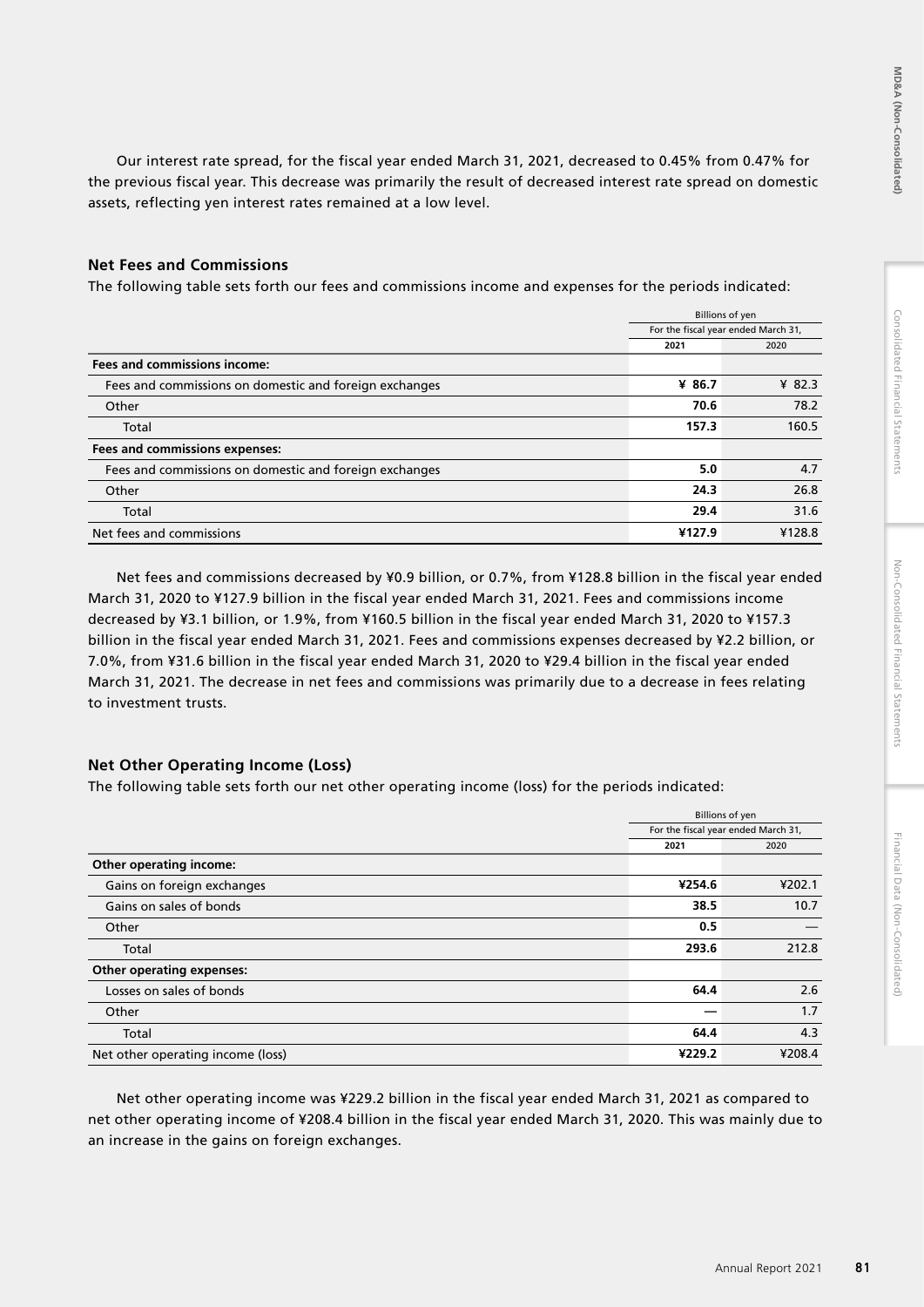# **General and Administrative Expenses**

The following table sets forth a breakdown of our general and administrative expenses for the periods indicated:

|                                                                                                                            | <b>Billions of yen</b>              |           |
|----------------------------------------------------------------------------------------------------------------------------|-------------------------------------|-----------|
|                                                                                                                            | For the fiscal year ended March 31, |           |
|                                                                                                                            | 2021                                | 2020      |
| <b>General and administrative expenses:</b>                                                                                |                                     |           |
| Personnel expenses:                                                                                                        |                                     |           |
| Salaries and allowances                                                                                                    | ¥<br>96.0                           | ¥<br>98.6 |
| Others                                                                                                                     | 21.2                                | 21.9      |
| Total                                                                                                                      | 117.2                               | 120.6     |
| Non-personnel expenses:                                                                                                    |                                     |           |
| Commissions on bank agency services, etc. paid to JAPAN POST Co., Ltd.                                                     | 366.3                               | 369.7     |
| Contributions paid to the Organization for Postal Savings, Postal Life Insurance and<br>Post Office Network <sup>(1)</sup> | 237.4                               | 237.8     |
| Deposit insurance expenses paid to Deposit Insurance Corporation of Japan                                                  | 57.4                                | 59.4      |
| Rent for land, buildings and others                                                                                        | 11.5                                | 11.9      |
| Expenses on consigned businesses                                                                                           | 67.0                                | 64.0      |
| Depreciation and amortization                                                                                              | 34.9                                | 36.1      |
| Communication and transportation expenses                                                                                  | 15.2                                | 16.8      |
| Maintenance expenses                                                                                                       | 13.3                                | 12.4      |
| IT expenses                                                                                                                | 12.9                                | 16.7      |
| Others                                                                                                                     | 17.9                                | 18.9      |
| Total                                                                                                                      | 834.2                               | 844.3     |
| Taxes and dues (consumption tax and stamp tax, etc.)                                                                       | 56.5                                | 53.3      |
| Total                                                                                                                      | ¥1.008.0                            | ¥1.018.3  |

Note: (1) We make payments of contributions to the Organization for Postal Savings, Postal Life Insurance and Post Office Network in accordance with Article 18-3 of the Act on Organization for Postal Savings, Postal Life Insurance and Post Office Network.

Our general and administrative expenses decreased 1.0% from ¥1,018.3 billion in the fiscal year ended March 31, 2020 to ¥1,008.0 billion in the fiscal year ended March 31, 2021. This decrease was mainly due to a decrease in non-personnel expenses.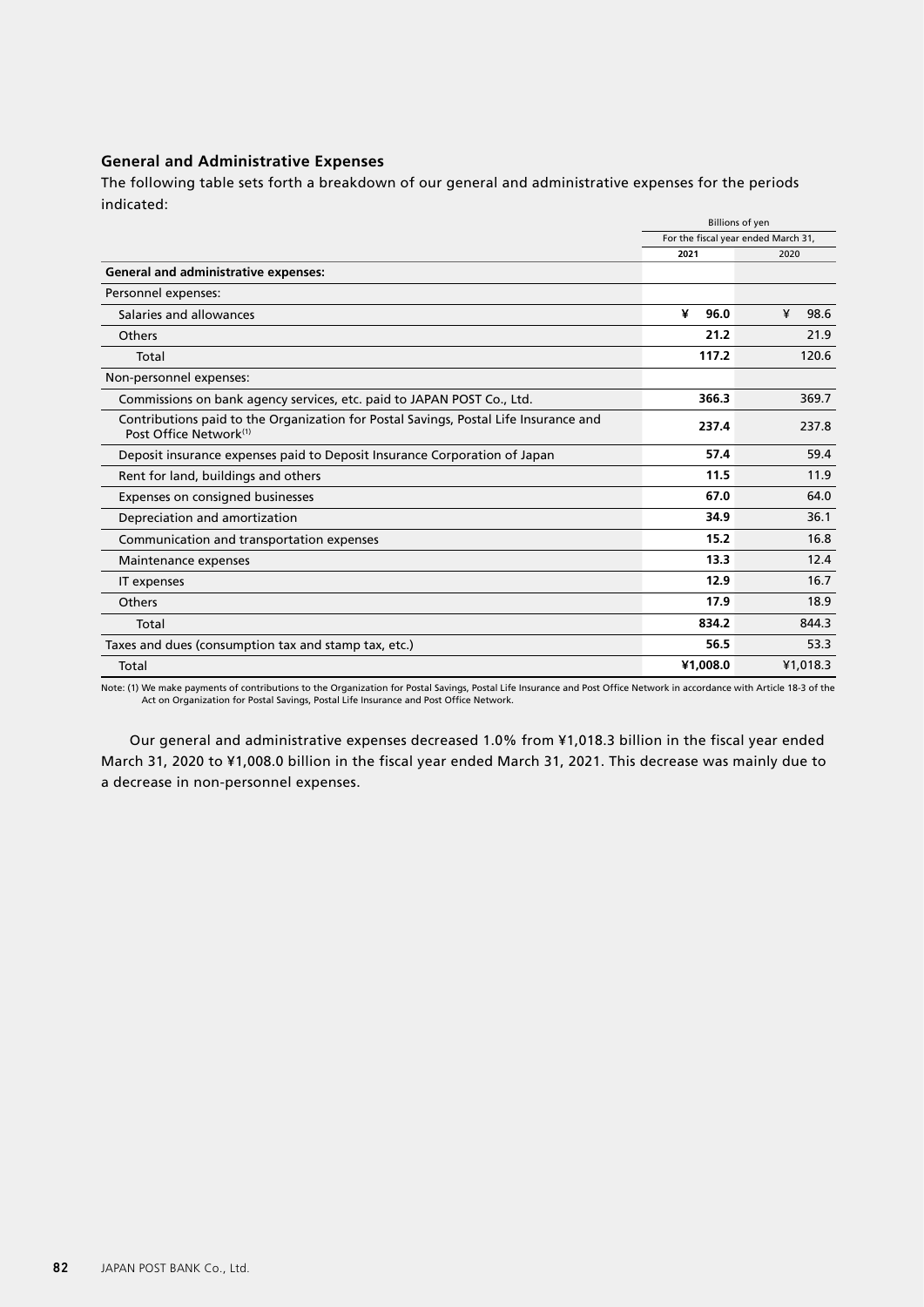# Consolidated Financial Statements

# **Other Income and Expenses**

The following table sets forth our other income and expenses for the periods indicated:

|                                                      |          | <b>Billions of yen</b>              |  |
|------------------------------------------------------|----------|-------------------------------------|--|
|                                                      |          | For the fiscal year ended March 31, |  |
|                                                      | 2021     | 2020                                |  |
| Other income:                                        |          |                                     |  |
| Gains on sales of stocks and other securities        | ¥<br>8.6 | ¥ $23.1$                            |  |
| Gains on money held in trust                         | 277.0    | 75.2                                |  |
| Other                                                | 11.1     | 9.4                                 |  |
| Total                                                | 296.8    | 107.8                               |  |
| Other expenses:                                      |          |                                     |  |
| Losses on sales of stocks and other securities       | 197.1    | 11.2                                |  |
| Losses on devaluation of stocks and other securities |          | 0.2                                 |  |
| Losses on money held in trust                        | 4.3      | 2.4                                 |  |
| Other                                                | 8.8      | 5.6                                 |  |
| Total                                                | 210.3    | 19.6                                |  |
| Net other income (expenses)                          | ¥ 86.5   | ¥ 88.1                              |  |

Other income increased by ¥189.0 billion, or 175.3%, from ¥107.8 billion in the fiscal year ended March 31, 2020 to ¥296.8 billion in the fiscal year ended March 31, 2021. This increase was primarily due to an increase in gains on money held in trust. Other expenses increased by ¥190.6 billion, or 970.9%, from ¥19.6 billion in the fiscal year ended March 31, 2020 to ¥210.3 billion in the fiscal year ended March 31, 2021. This increase was primarily due to an increase in losses on sales of stocks and other securities. As a result, net other income decreased by ¥1.5 billion, or 1.8%, from ¥88.1 billion in the fiscal year ended March 31, 2020 to ¥86.5 billion in the fiscal year ended March 31, 2021.

# **Income Taxes**

The following table sets forth our income taxes for the periods indicated:

|                           | Billions of yen, except for percentages |                                     |
|---------------------------|-----------------------------------------|-------------------------------------|
|                           |                                         | For the fiscal year ended March 31, |
|                           | 2021                                    | 2020                                |
| Income taxes:             |                                         |                                     |
| Current                   | ¥124.1                                  | ¥101.2                              |
| Deferred                  | (11.2)                                  | 4.3                                 |
| Total income taxes        | ¥112.9                                  | ¥105.5                              |
| Effective income tax rate | 28.7%                                   | 27.8%                               |

Current income taxes increased by ¥22.8 billion, and deferred income taxes decreased by ¥15.5 billion, for the fiscal year ended March 31, 2021, compared to the previous fiscal year. As a result, total income taxes for the fiscal year ended March 31, 2021 increased by ¥7.3 billion compared to the previous fiscal year primarily due to an increase in income before income taxes.

The effective income tax rate was 28.7% for the fiscal year ended March 31, 2021, 1.8 percentage points lower than the effective statutory tax rate of 30.6%. The lower effective income tax rate primarily relates to the effect of nontaxable dividends received.

## **Net Income**

As a result of the foregoing, net income was ¥279.8 billion in the fiscal year ended March 31, 2021 as compared to net income of ¥273.0 billion in the fiscal year ended March 31, 2020.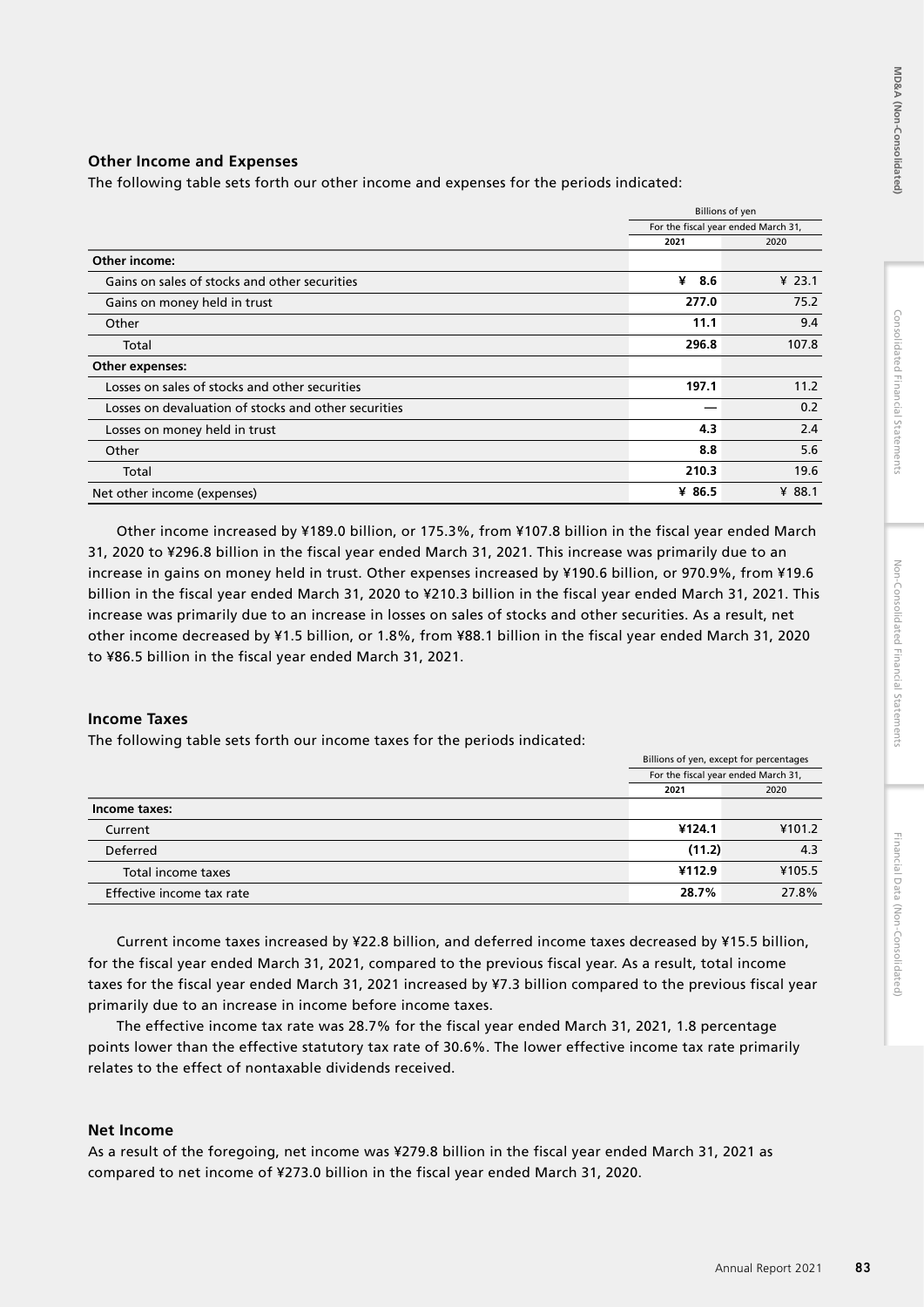# **FINANCIAL CONDITION**

## **Total Assets**

As of March 31, 2021, we had total assets of ¥223,847.5 billion, an increase of ¥12,942.3 billion, or 6.1%, as compared to total assets of ¥210,905.1 billion as of March 31, 2020.

### **Securities Portfolio**

Our securities portfolio totaled ¥138,183.2 billion as of March 31, 2021, an increase of ¥2,984.8 billion, or 2.2%, from ¥135,198.4 billion as of March 31, 2020. This increase was mainly due to an increase in other securities of overseas, which mainly consisted of foreign securities.

The following table shows a breakdown of our securities by type of security, as of the dates indicated:

|                                 | <b>Billions of yen</b> |            |
|---------------------------------|------------------------|------------|
|                                 | As of March 31,        |            |
|                                 | 2021                   | 2020       |
| Domestic:                       |                        |            |
| Japanese government bonds       | ¥ 50,493.4             | ¥ 53,636.1 |
| Japanese local government bonds | 5,493.8                | 5,986.3    |
| Japanese corporate bonds        | 11,014.9               | 9,915.2    |
| Japanese stocks                 | 13.7                   | 3.2        |
| Other securities                | 618.7                  | 1,687.8    |
| Subtotal                        | 67,634.7               | 71,228.7   |
| Overseas:                       |                        |            |
| Other securities:               | 70,548.5               | 63,969.6   |
| Foreign bonds                   | 23,505.1               | 23,706.8   |
| Investment trusts               | 47,040.7               | 40,261.2   |
| Subtotal                        | 70,548.5               | 63,969.6   |
| Total                           | ¥138,183.2             | ¥135,198.4 |

Note: (1) "Domestic" represents yen-denominated transactions while "overseas" represents foreign currency-denominated transactions (except that yen-denominated transactions with non-residents of Japan are included in "overseas").

Our investment securities are classified into the following primary categories:

- Held-to-maturity securities, which are expected to be held to maturity, are reported at amortized cost (using the straight-line method) based on the moving average method. These securities are not reported at fair value.
- Available-for-sale securities are, as a general principle, reported at fair value, determined based upon the average market price of the final month of the fiscal year, etc., for equity securities and at the market price at the balance sheet date for other securities. Net unrealized gains (losses) (including those relating to foreign exchange fluctuations, except where fair value hedge accounting is applicable), net of applicable taxes, are reported in a separate component of net assets.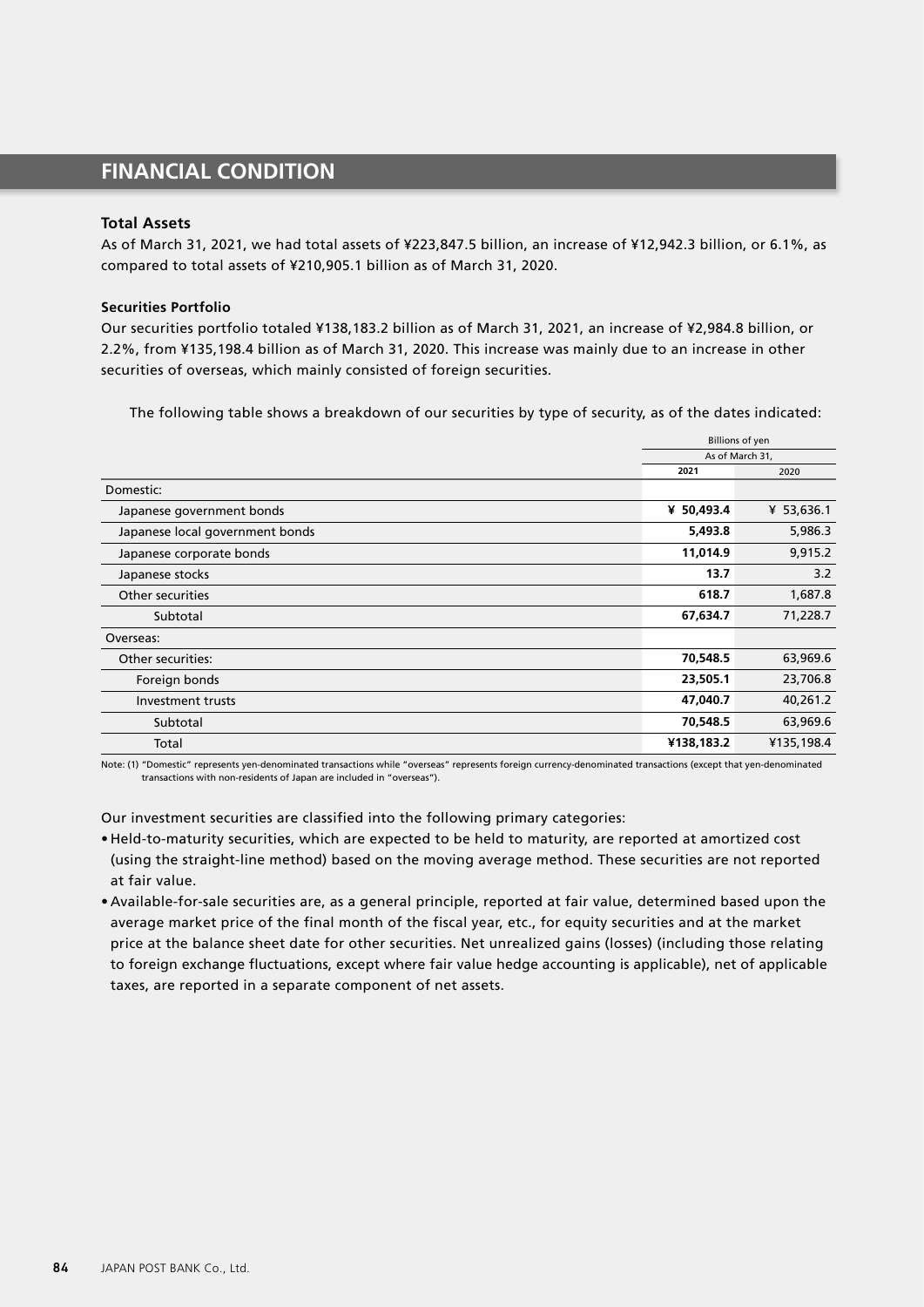# **Held-to-Maturity Securities**

The following tables set forth the amounts on the balance sheet and fair values of held-to-maturity securities, and the difference of these amounts, as of the dates indicated:

|                                 | <b>Billions of yen</b> |                   |                   |                                                              |                                                                      |  |  |  |  |  |
|---------------------------------|------------------------|-------------------|-------------------|--------------------------------------------------------------|----------------------------------------------------------------------|--|--|--|--|--|
|                                 | As of March 31, 2021   |                   |                   |                                                              |                                                                      |  |  |  |  |  |
|                                 | <b>Carrying amount</b> | <b>Fair value</b> | <b>Difference</b> | Amount for<br>which fair value<br>exceeds carrying<br>amount | Amount for<br>which fair value<br>does not exceed<br>carrying amount |  |  |  |  |  |
| Japanese government bonds       | ¥20,576.3              | ¥20.807.0         | ¥230.6            | ¥256.2                                                       | ¥25.5                                                                |  |  |  |  |  |
| Japanese local government bonds | 1,891.2                | 1,892.8           | 1.6               | 3.1                                                          | 1.5                                                                  |  |  |  |  |  |
| Japanese corporate bonds        | 2,710.4                | 2,716.3           | 5.8               | 11.6                                                         | 5.7                                                                  |  |  |  |  |  |
| Others:                         |                        |                   |                   |                                                              |                                                                      |  |  |  |  |  |
| Foreign bonds                   |                        |                   |                   |                                                              |                                                                      |  |  |  |  |  |
| Total                           | ¥25,178.0              | ¥25,416.2         | ¥238.1            | ¥271.0                                                       | ¥32.9                                                                |  |  |  |  |  |

|                                 | <b>Billions of yen</b> |            |            |                                                              |                                                                      |  |  |  |  |  |
|---------------------------------|------------------------|------------|------------|--------------------------------------------------------------|----------------------------------------------------------------------|--|--|--|--|--|
|                                 | As of March 31, 2020   |            |            |                                                              |                                                                      |  |  |  |  |  |
|                                 | Carrying amount        | Fair value | Difference | Amount for<br>which fair value<br>exceeds carrying<br>amount | Amount for<br>which fair value<br>does not exceed<br>carrying amount |  |  |  |  |  |
| Japanese government bonds       | ¥21,038.1              | ¥21,513.6  | ¥475.5     | ¥475.7                                                       | 40.2                                                                 |  |  |  |  |  |
| Japanese local government bonds | 1,146.7                | 1,148.4    | 1.6        | 2.9                                                          | 1.3                                                                  |  |  |  |  |  |
| Japanese corporate bonds        | 1,985.7                | 1,999.4    | 13.6       | 17.4                                                         | 3.7                                                                  |  |  |  |  |  |
| Others:                         |                        |            |            |                                                              |                                                                      |  |  |  |  |  |
| Foreign bonds                   |                        |            |            |                                                              |                                                                      |  |  |  |  |  |
| Total                           | ¥24,170.7              | ¥24,661.5  | ¥490.8     | ¥496.1                                                       | 45.2                                                                 |  |  |  |  |  |

The carrying amount of our held-to-maturity securities as of March 31, 2021 was ¥25,178.0 billion, an increase of ¥1,007.3 billion, or 4.1%, from ¥24,170.7 billion as of March 31, 2020. This increase was primarily due to an increase in the amount of Japanese local government bonds and Japanese corporate bonds.

# **Available-for-Sale Securities**

The following tables set forth the amounts on the balance sheet, acquisition cost and the difference of these amounts for securities whose fair value is available as of the dates indicated:

|                                 | <b>Billions of yen</b> |                         |                   |                                                                    |                                                                                   |  |  |  |  |  |  |
|---------------------------------|------------------------|-------------------------|-------------------|--------------------------------------------------------------------|-----------------------------------------------------------------------------------|--|--|--|--|--|--|
|                                 | As of March 31, 2021   |                         |                   |                                                                    |                                                                                   |  |  |  |  |  |  |
|                                 | Carrying amount        | <b>Acquisition cost</b> | <b>Difference</b> | Amount for<br>which carrying<br>amount exceeds<br>acquisition cost | <b>Amount for which</b><br>carrying amount<br>does not exceed<br>acquisition cost |  |  |  |  |  |  |
| Japanese stocks                 |                        |                         |                   |                                                                    |                                                                                   |  |  |  |  |  |  |
| Japanese government bonds       | ¥ 29,917.0             | ¥ 29.374.2              | ¥ 542.7           | 592.8<br>¥                                                         | $¥$ 50.0                                                                          |  |  |  |  |  |  |
| Japanese local government bonds | 3,602.5                | 3,585.3                 | 17.1              | 17.4                                                               | 0.2                                                                               |  |  |  |  |  |  |
| Japanese corporate bonds        | 8,304.5                | 8.266.6                 | 37.8              | 40.9                                                               | 3.0                                                                               |  |  |  |  |  |  |
| Others:                         | 69,316.7               | 67,508.1                | 1.808.6           | 2,014.5                                                            | 205.8                                                                             |  |  |  |  |  |  |
| Foreign bonds                   | 23,505.1               | 22,473.7                | 1.031.3           | 1.110.5                                                            | 79.1                                                                              |  |  |  |  |  |  |
| Investment trusts               | 45.384.4               | 44,608.2                | 776.2             | 902.6                                                              | 126.4                                                                             |  |  |  |  |  |  |
| Total                           | ¥111,140.9             | ¥108,734.4              | ¥2,406.4          | ¥2,665.7                                                           | ¥259.3                                                                            |  |  |  |  |  |  |

Note: (1) Of the difference shown above, ¥173.5 billion is included in the statement of income as gains because of the application of fair value hedge accounting.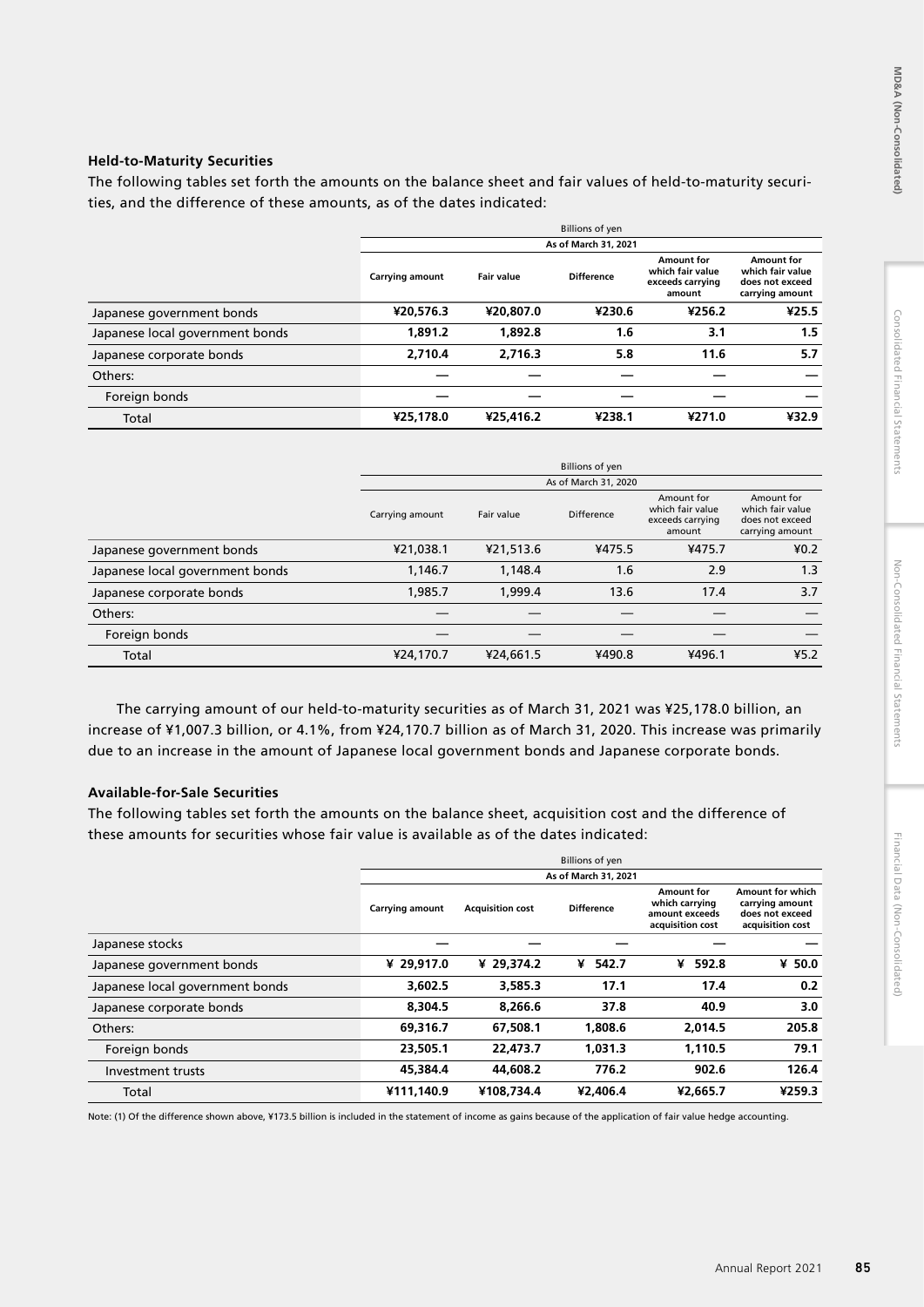|                                 | <b>Billions of yen</b> |                  |              |                                                                    |                                                                            |  |  |  |  |  |  |
|---------------------------------|------------------------|------------------|--------------|--------------------------------------------------------------------|----------------------------------------------------------------------------|--|--|--|--|--|--|
|                                 | As of March 31, 2020   |                  |              |                                                                    |                                                                            |  |  |  |  |  |  |
|                                 | Carrying amount        | Acquisition cost | Difference   | Amount for<br>which carrying<br>amount exceeds<br>acquisition cost | Amount for which<br>carrying amount<br>does not exceed<br>acquisition cost |  |  |  |  |  |  |
| Japanese stocks                 |                        |                  |              |                                                                    |                                                                            |  |  |  |  |  |  |
| Japanese government bonds       | ¥ 32,597.9             | ¥ 31,803.7       | 794.2<br>¥   | ¥ 832.0                                                            | ¥<br>37.8                                                                  |  |  |  |  |  |  |
| Japanese local government bonds | 4,839.5                | 4,813.8          | 25.6         | 26.6                                                               | 0.9                                                                        |  |  |  |  |  |  |
| Japanese corporate bonds        | 7,929.4                | 7,892.2          | 37.2         | 46.1                                                               | 8.8                                                                        |  |  |  |  |  |  |
| Others:                         | 64,296.3               | 65,905.3         | (1,609.0)    | 1,248.9                                                            | 2,858.0                                                                    |  |  |  |  |  |  |
| Foreign bonds                   | 23,706.8               | 23,277.4         | 429.4        | 1,018.1                                                            | 588.6                                                                      |  |  |  |  |  |  |
| Investment trusts               | 40,208.6               | 42,249.0         | (2,040.4)    | 228.7                                                              | 2,269.1                                                                    |  |  |  |  |  |  |
| Total                           | ¥109,663.3             | ¥110,415.1       | (751.8)<br>¥ | ¥2,153.7                                                           | ¥2,905.6                                                                   |  |  |  |  |  |  |

Note: (1) Of the difference shown above, ¥308.3 billion is included in the statement of income as losses because of the application of fair value hedge accounting.

The following table sets forth the amount on the balance sheet for securities whose fair value is deemed to be extremely difficult to determine as of the dates indicated:

|                             | Billions of yen |          |  |
|-----------------------------|-----------------|----------|--|
|                             | As of March 31, |          |  |
|                             | 2020<br>2021    |          |  |
| Japanese stocks             | ¥<br>10.5       | 0.0      |  |
| Investment trusts           | 2,206.7         | 1,692.3  |  |
| Investments in partnerships | 34.7            | 30.7     |  |
| Total                       | ¥2,252.0        | ¥1,723.1 |  |

Our available-for-sale securities include Japanese stocks, domestic bonds and other securities. Domestic bonds consist of Japanese government bonds, Japanese local government bonds and Japanese corporate bonds. Other securities include foreign bonds and investment trusts.

As of March 31, 2021, the carrying amount of our domestic bonds held as available-for-sale securities was ¥41,824.1 billion, a decrease of ¥3,542.8 billion, or 7.8%, from ¥45,366.9 billion as of March 31, 2020. This decrease was primarily due to a decrease in Japanese government bonds. As of March 31, 2021, the carrying amount of other securities was ¥69,316.7 billion, an increase of ¥5,020.4 billion, or 7.8%, from ¥64,296.3 billion as of March 31, 2020. This increase was due to an increase in our holding of investment trust which are mainly invested in foreign bonds as part of our efforts to promote diversified and sophisticated investments. As of March 31, 2021, the total difference of carrying amount and acquisition cost for available-for-sale securities was ¥2,406.4 billion, an increase of ¥3,158.3 billion from a difference of ¥(751.8) billion as of March 31, 2020. This increase was due to the fact that foreign credit spreads, which had widened sharply at the end of the previous fiscal year, tightened as a result of large-scale economic support measures by governments and central banks, resulting in a recovery in fair value, mainly for investment trusts.

### **Impairment Losses on Securities**

For the fiscal year ended March 31, 2021, no impairment losses were recognized. For the fiscal year ended March 31, 2020, impairment losses amounted to ¥0.0 billion.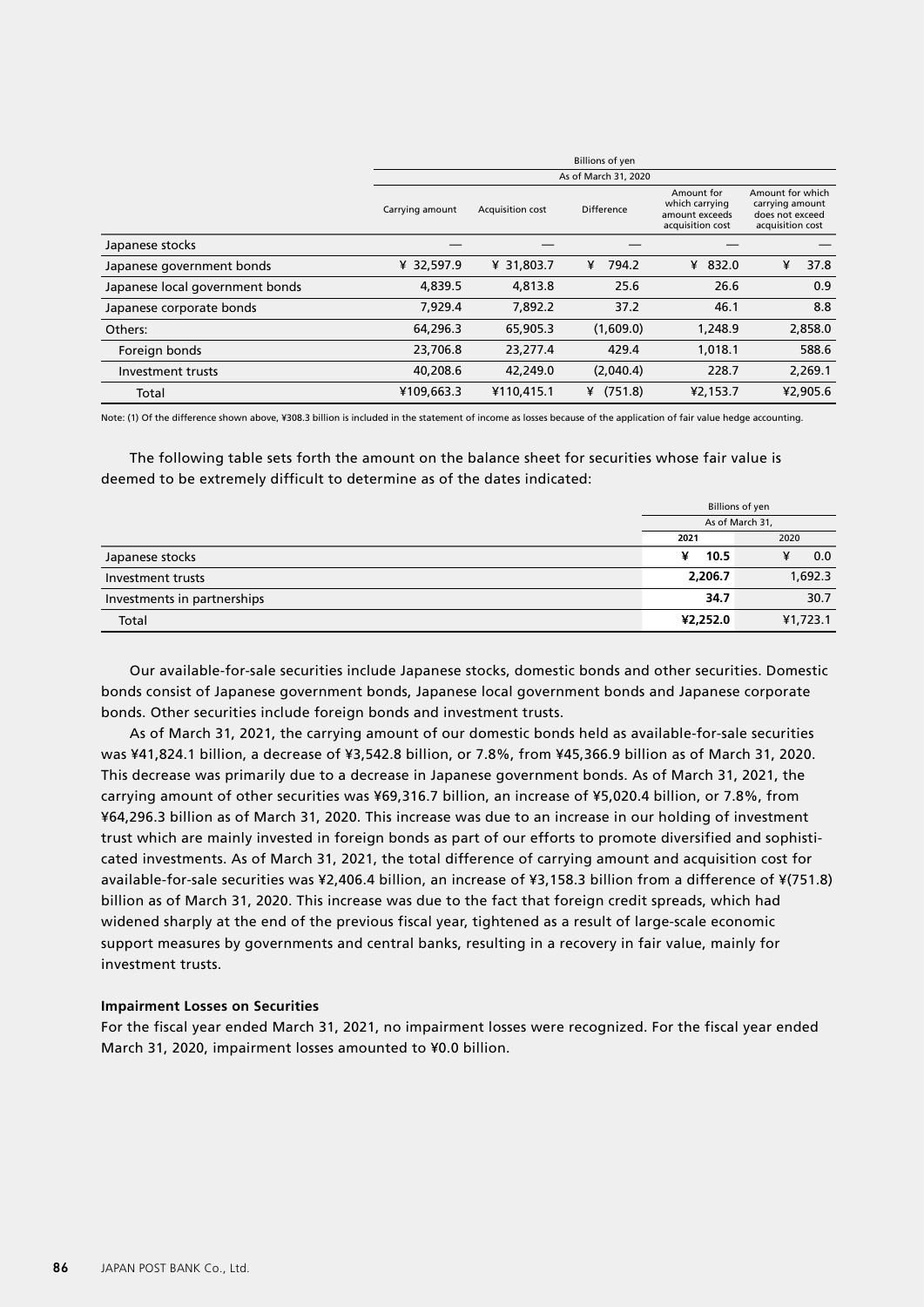# **Foreign Bonds**

The following table sets forth the amount of foreign bonds by currency as of the dates indicated:

|               | Billions of yen, except for percentages |            |                    |            |  |  |  |
|---------------|-----------------------------------------|------------|--------------------|------------|--|--|--|
|               | As of March 31,                         |            |                    |            |  |  |  |
|               | 2021<br>2020                            |            |                    |            |  |  |  |
|               | <b>Outstanding assets</b>               | Percentage | Outstanding assets | Percentage |  |  |  |
| Japanese yen  | ¥ 3,922.7                               | 16.6%      | ¥ 5,086.4          | 21.4%      |  |  |  |
| U.S. dollar   | 15,474.8                                | 65.8       | 15,461.9           | 65.2       |  |  |  |
| Euro          | 3,211.6                                 | 13.6       | 2,661.7            | 11.2       |  |  |  |
| <b>Others</b> | 895.9                                   | 3.8        | 496.7              | 2.0        |  |  |  |
| Total         | ¥23,505.1                               | 100.0%     | ¥23,706.8          | 100.0%     |  |  |  |

As of March 31, 2021, our holdings of U.S. dollar-denominated bonds totaled ¥15,474.8 billion, an increase of ¥12.8 billion, or 0.0%, from ¥15,461.9 billion as of March 31, 2020. As of March 31, 2021, our holdings of Euro-denominated bonds totaled ¥3,211.6 billion, an increase of ¥549.8 billion, or 20.6%, from ¥2,661.7 billion as of March 31, 2020. As of March 31, 2021, our holdings of foreign bonds totaled ¥23,505.1 billion, a decrease of ¥201.7 billion, or 0.8%, from ¥23,706.8 billion, as of March 31, 2020. This decrease was primarily due to a decrease in Japanese yen-denominated bonds.

# **Scheduled Redemption Amounts of Securities**

The following tables below set forth scheduled redemption amounts of securities that have maturities as of the dates indicated:

|                                 | <b>Billions of yen</b> |                                    |                                      |                                      |                                     |                   |              |  |  |
|---------------------------------|------------------------|------------------------------------|--------------------------------------|--------------------------------------|-------------------------------------|-------------------|--------------|--|--|
|                                 |                        |                                    |                                      | As of March 31, 2021                 |                                     |                   |              |  |  |
|                                 | One year<br>or less    | Over one<br>year to<br>three years | Over three<br>years to<br>five years | Over five<br>vears to<br>seven years | Over seven<br>years to<br>ten years | Over<br>ten years | <b>Total</b> |  |  |
| Japanese government bonds       | ¥ 8.632.5              | ¥20.089.4                          | ¥1.318.5                             | ¥4.374.4                             | ¥ 4.576.2                           | ¥10,502.1         | ¥49.493.3    |  |  |
| Japanese local government bonds | 737.3                  | 1.554.7                            | 1,416.4                              | 775.8                                | 962.3                               | $\qquad \qquad$   | 5,446.8      |  |  |
| Japanese corporate bonds        | 2.879.0                | 2,408.9                            | 1.927.3                              | 1.444.9                              | 1.039.1                             | 1,255.3           | 10,954.8     |  |  |
| Other securities                | 2.798.0                | 5.218.3                            | 3.979.8                              | 3.208.2                              | 3.471.4                             | 6,536.8           | 25,212.6     |  |  |
| Total                           | ¥15,047.0              | ¥29,271.4                          | ¥8.642.1                             | ¥9,803.5                             | ¥10,049.2                           | ¥18,294.2         | ¥91.107.6    |  |  |

|                                 | Billions of yen     |                                    |                                      |                                      |                                     |                   |           |  |  |
|---------------------------------|---------------------|------------------------------------|--------------------------------------|--------------------------------------|-------------------------------------|-------------------|-----------|--|--|
|                                 |                     |                                    |                                      | As of March 31, 2020                 |                                     |                   |           |  |  |
|                                 | One year<br>or less | Over one<br>year to<br>three years | Over three<br>years to<br>five years | Over five<br>years to<br>seven years | Over seven<br>years to<br>ten years | Over<br>ten years | Total     |  |  |
| Japanese government bonds       | ¥ $7.601.3$         | ¥22,327.4                          | ¥ $6.667.2$                          | ¥3,327.3                             | 4,390.6<br>¥                        | ¥ 8.076.7         | ¥52,390.7 |  |  |
| Japanese local government bonds | 1,189.4             | 1,479.1                            | 1,525.7                              | 691.9                                | 1,035.4                             |                   | 5,921.7   |  |  |
| Japanese corporate bonds        | 2,099.1             | 2,036.3                            | 2,173.5                              | 975.7                                | 1,318.9                             | 1,251.1           | 9,854.9   |  |  |
| Other securities                | 3,700.5             | 4.919.3                            | 5,188.7                              | 1,704.9                              | 3,268.5                             | 6.040.0           | 24,822.2  |  |  |
| Total                           | ¥14,590.4           | ¥30,762.3                          | ¥15,555.2                            | ¥6,699.9                             | ¥10.013.6                           | ¥15,367.9         | ¥92,989.6 |  |  |

## **Loans**

Unlike other banks in Japan, our lending activities have been limited, primarily due to regulatory restrictions on our lending business. We offer loans secured by deposits, loans secured by Japanese government bonds, loans to central, local and regional government authorities and credit card loans. In addition, in May 2021, we began handling account overdraft lending services and housing loan business for individuals (Flat 35 loans). We also participate in syndicated loans to corporate borrowers, though never as syndicate manager, and acquire corporate loans and others in the secondary market. As of March 31, 2021, our total outstanding loan amount was ¥4,691.7 billion.

As of March 31, 2021, there were no "Loans to bankrupt borrowers," "Non-accrual delinquent loans," "Past-due loans for three months or more," and "Restructured loans." As of March 31, 2020, there were no "Loans to bankrupt borrowers," "Past-due loans for three months or more," and "Restructured loans," while "Non-accrual delinquent loans" were ¥0.0 billion.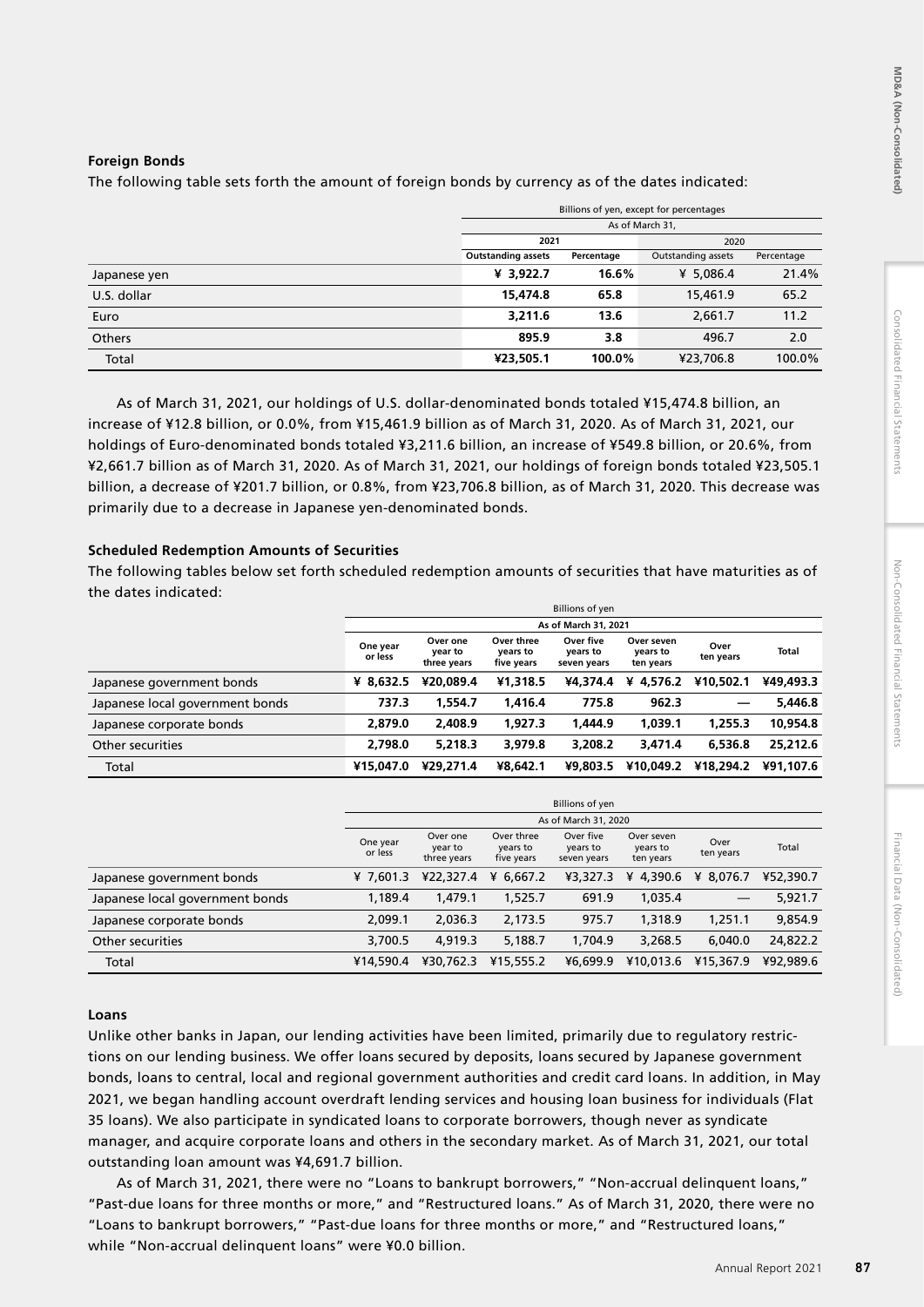The substantial majority of our loans are made to domestic borrowers. As of March 31, 2021, we had ¥4,666.1 billion in domestic loans and ¥25.5 billion in overseas loans.

The following table shows a breakdown of our loans by industry as of the dates indicated:

|                                                           | Billions of yen, except for percentages |            |           |            |  |  |  |
|-----------------------------------------------------------|-----------------------------------------|------------|-----------|------------|--|--|--|
|                                                           | As of March 31,                         |            |           |            |  |  |  |
|                                                           | 2021                                    |            | 2020      |            |  |  |  |
|                                                           | Amount                                  | Percentage | Amount    | Percentage |  |  |  |
| Domestic (excluding Japan Offshore Market accounts):      |                                         |            |           |            |  |  |  |
| Agriculture, forestry, fisheries, and mining              |                                         |            |           |            |  |  |  |
| Manufacturing                                             | ¥<br>81.6                               | 1.7%       | ¥<br>43.5 | 0.8%       |  |  |  |
| Utilities, information/communications, and transportation | 137.7                                   | 2.9        | 108.0     | 2.1        |  |  |  |
| Wholesale and retail                                      | 34.2                                    | 0.7        | 31.1      | 0.6        |  |  |  |
| Finance and insurance <sup>(1)</sup>                      | 739.5                                   | 15.8       | 773.6     | 15.6       |  |  |  |
| Construction and real estate                              | 63.1                                    | 1.3        | 12.9      | 0.2        |  |  |  |
| Services and goods rental/leasing                         | 84.2                                    | 1.8        | 48.4      | 0.9        |  |  |  |
| Central and local governments                             | 3,428.2                                 | 73.4       | 3,782.4   | 76.5       |  |  |  |
| <b>Others</b>                                             | 97.3                                    | 2.0        | 142.1     | 2.8        |  |  |  |
| Subtotal                                                  | 4,666.1                                 | 100.0      | 4,942.4   | 100.0      |  |  |  |
| Overseas and Japan Offshore Market accounts:              |                                         |            |           |            |  |  |  |
| Governments                                               |                                         |            |           |            |  |  |  |
| <b>Others</b>                                             | 25.5                                    | 100.0      | 19.3      | 100.0      |  |  |  |
| Subtotal                                                  | 25.5                                    | 100.0      | 19.3      | 100.0      |  |  |  |
| Total                                                     | ¥4,691.7                                |            | ¥4,961.7  |            |  |  |  |

Notes:(1) Of "Finance and insurance," loans to the Organization for Postal Savings, Postal Life Insurance and Post Office Network were ¥340.5 billion and ¥439.7 billion as of March 31, 2021 and 2020, respectively.

(2) "Domestic" represents loans to residents of Japan, while "overseas" represents loans to non-residents of Japan.

As of March 31, 2021, our loans were ¥4,691.7 billion, or 2.0% of total assets, representing a decrease of ¥270.0 billion, or 5.4%, from March 31, 2020. The decrease in our loans was primarily due to a decrease in the balance of loans to the central and local governments.

The following table shows a breakdown of our loans by maturity:

|       | Billions of yen      |                                         |                         |                          |                                                                       |                   |              |  |  |  |
|-------|----------------------|-----------------------------------------|-------------------------|--------------------------|-----------------------------------------------------------------------|-------------------|--------------|--|--|--|
|       | As of March 31, 2021 |                                         |                         |                          |                                                                       |                   |              |  |  |  |
|       | One year<br>or less  | More than<br>one vear to<br>three vears | More than<br>five vears | More than<br>seven vears | More than<br>three years to five years to seven years to<br>ten years | Over<br>ten years | <b>Total</b> |  |  |  |
| Loans | ¥2,464.3             | ¥695.6                                  | ¥549.3                  | ¥254.4                   | ¥386.6                                                                | ¥334.4            | ¥4,684.9     |  |  |  |

### **Money Held in Trust**

We did not hold money held in trust for the purpose of held-to-maturity as of March 31, 2021 and 2020. Money held in trust (excluding held-to-maturity purpose) as of March 31, 2021 and 2020 was as follows:

|                 | Billions of yen, except for percentages                                                     |        |          |        |  |  |  |
|-----------------|---------------------------------------------------------------------------------------------|--------|----------|--------|--|--|--|
|                 | As of March 31,                                                                             |        |          |        |  |  |  |
|                 | 2021<br>2020<br><b>Outstanding assets</b><br>Outstanding assets<br>Percentage<br>Percentage |        |          |        |  |  |  |
|                 |                                                                                             |        |          |        |  |  |  |
| Domestic stocks | ¥2.261.7                                                                                    | 44.2%  | ¥1,859.6 | 43.0%  |  |  |  |
| Domestic bonds  | 1,545.1                                                                                     | 30.2   | 1,419.0  | 32.8   |  |  |  |
| <b>Others</b>   | 1,299.1                                                                                     | 25.4   | 1,038.8  | 24.0   |  |  |  |
| Total           | ¥5,106.1                                                                                    | 100.0% | ¥4,317.5 | 100.0% |  |  |  |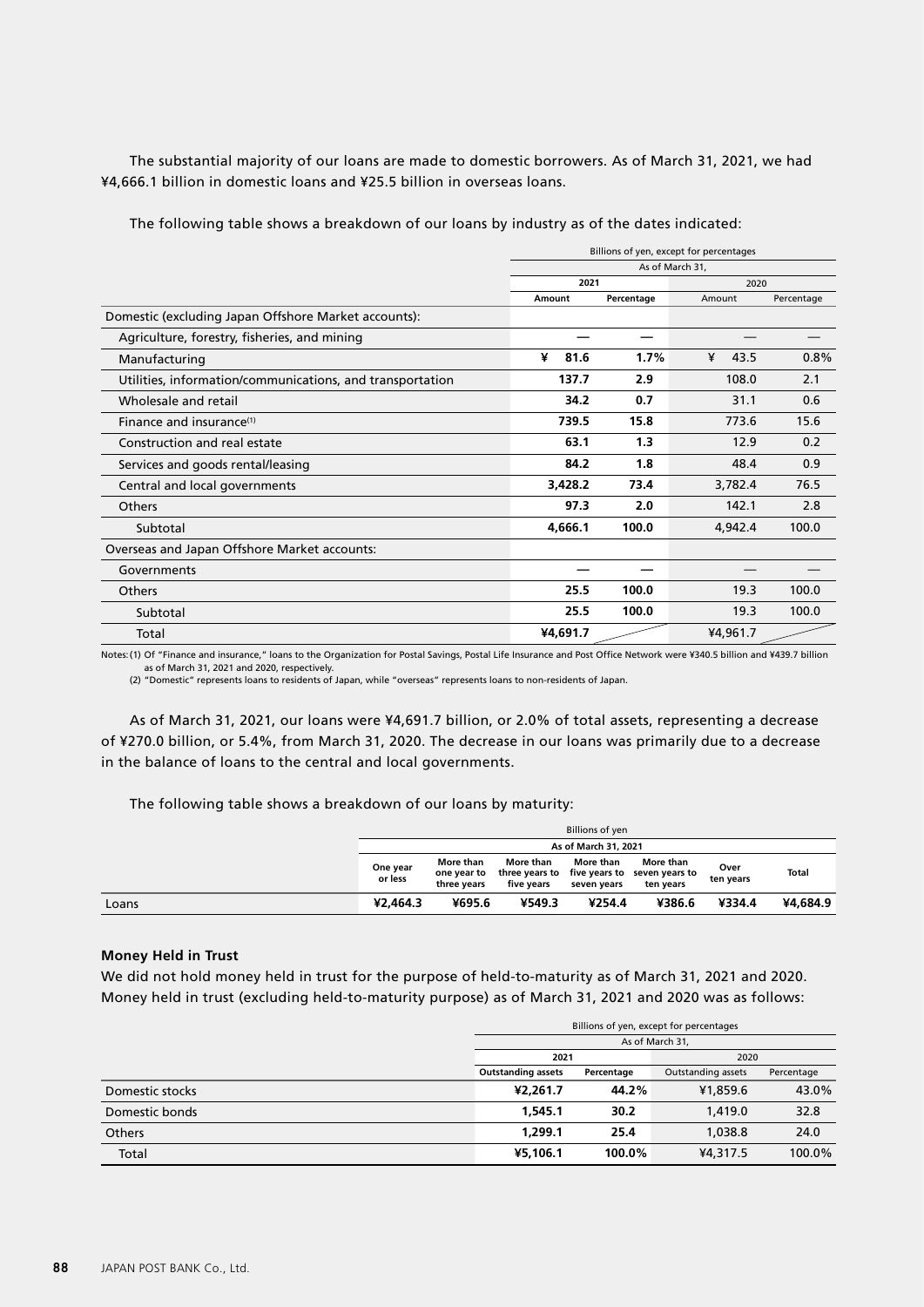Assets in respect of money held in trust are primarily held in Japanese yen. As of March 31, 2021, our investments in stocks have been mainly through money held in trust, and such investments have been made for the purpose of further promoting diversification and sophistication of our investments.

# **Sources of Funding and Liquidity**

## **Deposits**

Our primary source of funding is from deposits, mainly TEIGAKU deposits and ordinary deposits. The balance of deposits as of March 31, 2021 was ¥189.5 trillion. TEIGAKU deposits can be withdrawn any time six months after the initial deposit. The interest rates on such deposits rise every six months in a staircase pattern, with duration of up to three years. After three years, the interest is compounded using fixed interest rates until the maturity of 10 years. Ordinary deposits are demand deposits designed for day-to-day use and can be used for automatic withdrawals, direct deposits and other settlement transactions. More than 90% of our deposits are from retail customers. All of our deposits are denominated in Japanese yen. As of March 31, 2021, our deposits of ¥189.5 trillion exceeded our securities of ¥138.1 trillion by ¥51.4 trillion, and our security-deposit ratio was 72.8%. These deposits provide us with a source of stable and low-cost funds. We continuously monitor fluctuations in the respective types of deposits from time to time relative to fluctuating market conditions to manage the impact of such fluctuations on our interest rate spread and liquidity.

Billions of yen, except for percentages As of March 31, **2021** 2020 **Amount Percentage Amount Percentage** Liquid deposits: **¥101,309.0 53.4%** ¥ 87,567.5 47.8% Transfer deposits **9,150.1 4.8** 7,712.3 4.2 Ordinary deposits, etc.(1) **91,546.3 48.2** 79,346.2 43.3 Savings deposits **612.5 0.3** 508.9 0.2 Fixed-term deposits: **88,145.6 46.4** 95,298.9 52.0 Time deposits **4,709.2 2.4** 5,225.6 2.8 TEIGAKU deposits **83,436.3 44.0** 90,073.2 49.2 Other deposits **138.8 0.0** 138.2 0.0 Subtotal **189,593.4 100.0** 183,004.7 100.0 Negotiable certificates of deposit **— —** — — Total **¥189,593.4 100.0%** ¥183,004.7 100.0%

The following table shows a breakdown of our deposits as of the dates indicated:

Note: (1) Ordinary deposits, etc. = ordinary deposits + special deposits (those equivalent to ordinary savings deposits). Special deposits, which represent deposits received from the Organization for Postal Savings, Postal Life Insurance and Post Office Network ("the Organization"), correspond to Postal Savings Deposits that were passed on to the Organization by Japan Post Corporation. Special deposits (those equivalent to ordinary savings deposits) are the portion of deposits received from the Organization corresponding to time deposits, TEIGAKU deposits, installment deposits, housing installment deposits and education installment deposits that had reached full term and were passed on to the Organization by Japan Post Corporation.

The total balance of deposits as of March 31, 2021 was ¥189,593.4 billion, an increase of ¥6,588.7 billion from ¥183,004.7 billion as of March 31, 2020.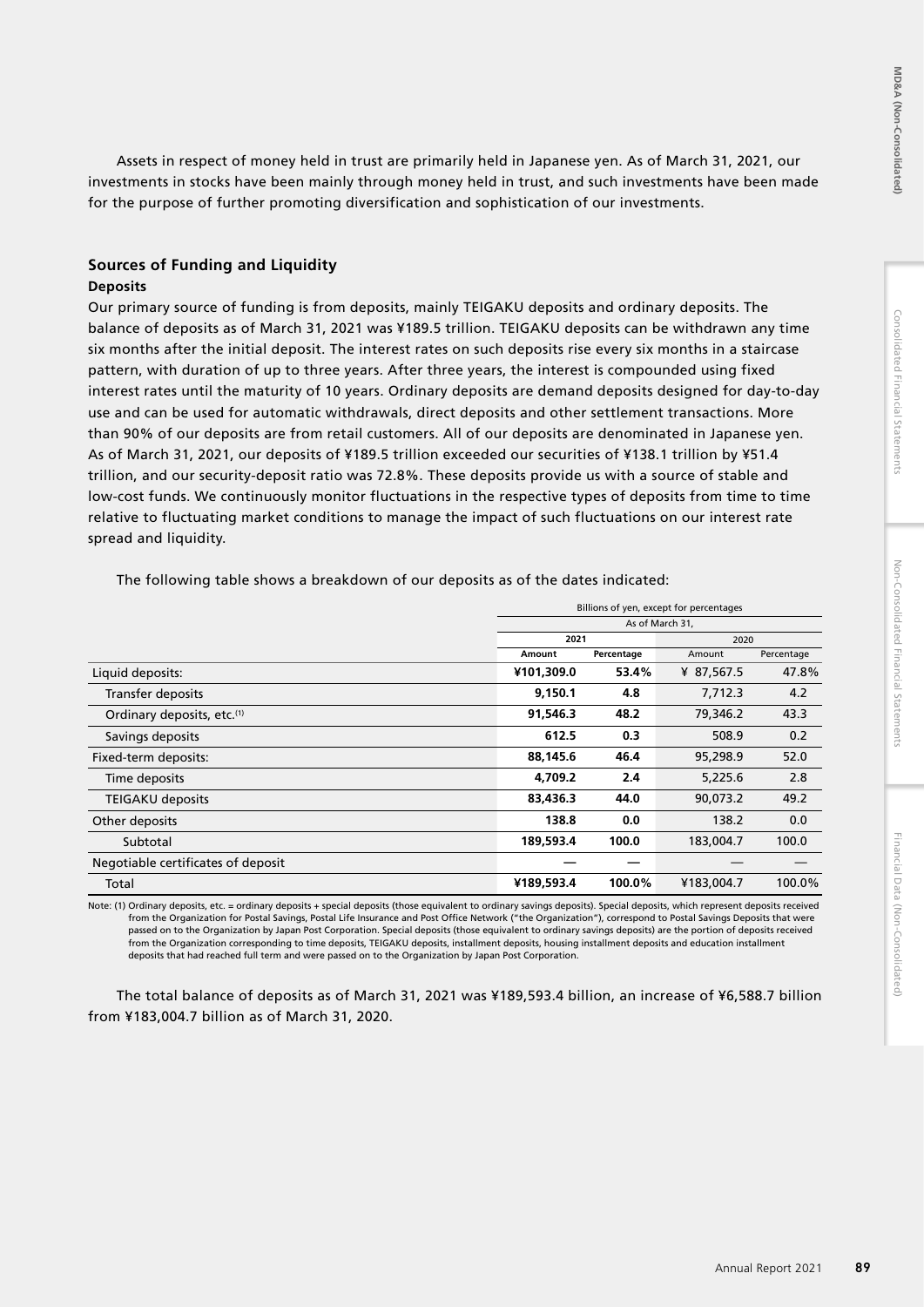The following table sets forth the balances of our time deposits based on the remaining time to maturity:

|                         | <b>Billions of yen</b>    |                                            |                                        |                                       |                                          |                        |              |  |  |
|-------------------------|---------------------------|--------------------------------------------|----------------------------------------|---------------------------------------|------------------------------------------|------------------------|--------------|--|--|
|                         |                           |                                            |                                        | As of March 31, 2021                  |                                          |                        |              |  |  |
|                         | Less than<br>three months | Three months<br>to less than<br>six months | Six months<br>to less than<br>one year | One year to<br>less than<br>two years | Two years to<br>less than<br>three years | Three years<br>or more | <b>Total</b> |  |  |
| Fixed interest rates    | ¥1,443.0                  | ¥953.5                                     | ¥1.813.5                               | ¥168.0                                | ¥165.9                                   | ¥165.1                 | ¥4,709.2     |  |  |
| Floating interest rates |                           |                                            |                                        |                                       |                                          |                        |              |  |  |
| Other time deposits     |                           |                                            |                                        |                                       |                                          |                        |              |  |  |

The following table sets forth the balances of TEIGAKU deposits based on the remaining time to maturity:

|                         | Billions of yen       |                                         |                                           |                                                  |                        |              |
|-------------------------|-----------------------|-----------------------------------------|-------------------------------------------|--------------------------------------------------|------------------------|--------------|
|                         | As of March 31, 2021  |                                         |                                           |                                                  |                        |              |
|                         | Less than<br>one year | One year<br>to less than<br>three vears | Three years<br>to less than<br>five vears | <b>Five years</b><br>to less than<br>seven years | Seven years<br>or more | <b>Total</b> |
| <b>TEIGAKU deposits</b> | ¥11.978.4             | ¥10.752.4                               | ¥11,523.2                                 | ¥21.295.4                                        | ¥27,886.7              | ¥83.436.3    |

Note: (1) Figures have been calculated based on the assumption that all deposits will be held to maturity.

### **Due from Banks and Interbank Funding**

Currently, most of our funding, other than deposits, is from short-term borrowings in the interbank market including payables under repurchase agreements and payables under securities lending transactions. Liquidity may also be provided by redemptions of financial assets such as available-for-sale securities, call loans, receivables under resale agreements and receivables under securities borrowing transactions, as well as a reduction of due from banks. We have used and plan to use due from banks, in particular deposits with the Bank of Japan, for funding various investments as opportunities arise from time to time. The balance of due from banks increases or decreases, affected by our funding liquidity and changes in the market environment. The table below shows the outstanding amount of due from banks as of the dates indicated:

|                | Billions of yen |           |
|----------------|-----------------|-----------|
|                | As of March 31, |           |
|                | 2021            | 2020      |
| Due from banks | ¥60,464.1       | ¥51,330.5 |

### **Net Assets**

The table below presents information relating to our net assets as of March 31, 2021 and 2020:

|                                                                | Billions of yen, except for percentages |           |
|----------------------------------------------------------------|-----------------------------------------|-----------|
|                                                                | As of March 31,                         |           |
|                                                                | 2021                                    | 2020      |
| Capital stock                                                  | ¥ 3,500.0                               | ¥ 3,500.0 |
| Capital surplus                                                | 4,296.2                                 | 4,296.2   |
| <b>Retained earnings</b>                                       | 2,749.4                                 | 2,563.3   |
| Treasury stock                                                 | (1,300.8)                               | (1,300.8) |
| Total shareholders' equity                                     | 9,244.8                                 | 9,058.7   |
| Net unrealized gains (losses) on available-for-sale securities | 2,487.7                                 | 256.8     |
| Net deferred gains (losses) on hedges                          | (370.4)                                 | (327.9)   |
| Total valuation and translation adjustments                    | 2,117.2                                 | (71.0)    |
| Net assets                                                     | ¥11,362.1                               | ¥ 8,987.6 |
| Net assets as a percentage of total assets                     | 5.0%                                    | 4.2%      |

Net assets as of March 31, 2021 was ¥11,362.1 billion, an increase of ¥2,374.4 billion, or 26.4%, compared to March 31, 2020. The increase was primarily due to an increase in total valuation and translation adjustments as a result of market fluctuations.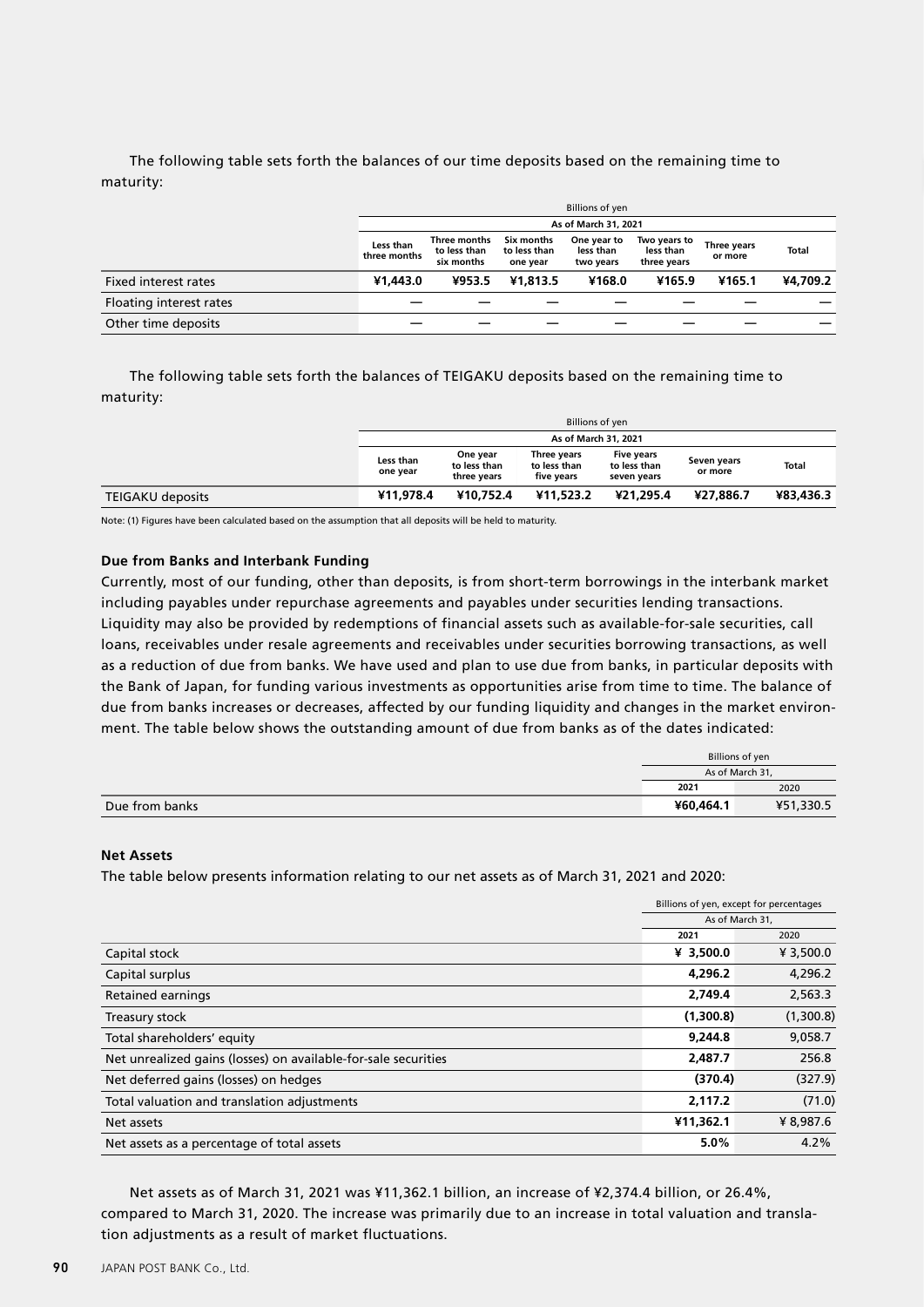# **CAPITAL RESOURCE MANAGEMENT**

# **Capital Adequacy Ratio**

As determined under the Banking Act of Japan, our capital adequacy ratio (non-consolidated, domestic standard) as of March 31, 2021 was 15.51%, a decrease of 0.04 percentage points from March 31, 2020.

Total risk-based capital, the numerator of the ratio, was ¥9,024.3 billion, an increase of ¥91.8 billion from ¥8,932.5 billion as of March 31, 2020.

Risk-weighted assets, which correspond to the denominator of the ratio, amounted to ¥58,157.1 billion, representing an increase of ¥749.8 billion from ¥57,407.2 billion as of March 31, 2020.

# **Capital Adequacy Ratio (Non-Consolidated, Domestic Standard)**

|                                            | Millions of yen |             |              |
|--------------------------------------------|-----------------|-------------|--------------|
|                                            | As of March 31, |             | Y-o-Y change |
|                                            | 2021            | 2020        |              |
| Core Capital: instruments and reserves (A) | ¥ 9,057,656     | ¥ 8,965,233 | ¥ $92,422$   |
| Core Capital: regulatory adjustments (B)   | 33,294          | 32,685      | 608          |
| Total risk-based capital (A)–(B)=(C)       | 9,024,361       | 8,932,547   | 91,813       |
| Total amount of risk-weighted assets (D)   | 58,157,118      | 57,407,276  | 749,842      |
| Credit risk-weighted assets                | 55,604,917      | 54,775,080  | 829,837      |
| Market risk equivalent / 8%                |                 |             |              |
| Operational risk equivalent / 8%           | 2,552,200       | 2,632,196   | (79, 995)    |
| Capital adequacy ratio $(C)/(D)$ $(\%)$    | 15.51           | 15.55       | (0.04)       |

# **Dividends (Consolidated)**

Our total dividend payment for the fiscal year ended March 31, 2021 was ¥187.4 billion. The dividend per share was ¥50.00 and the dividend payout ratio was 66.9%.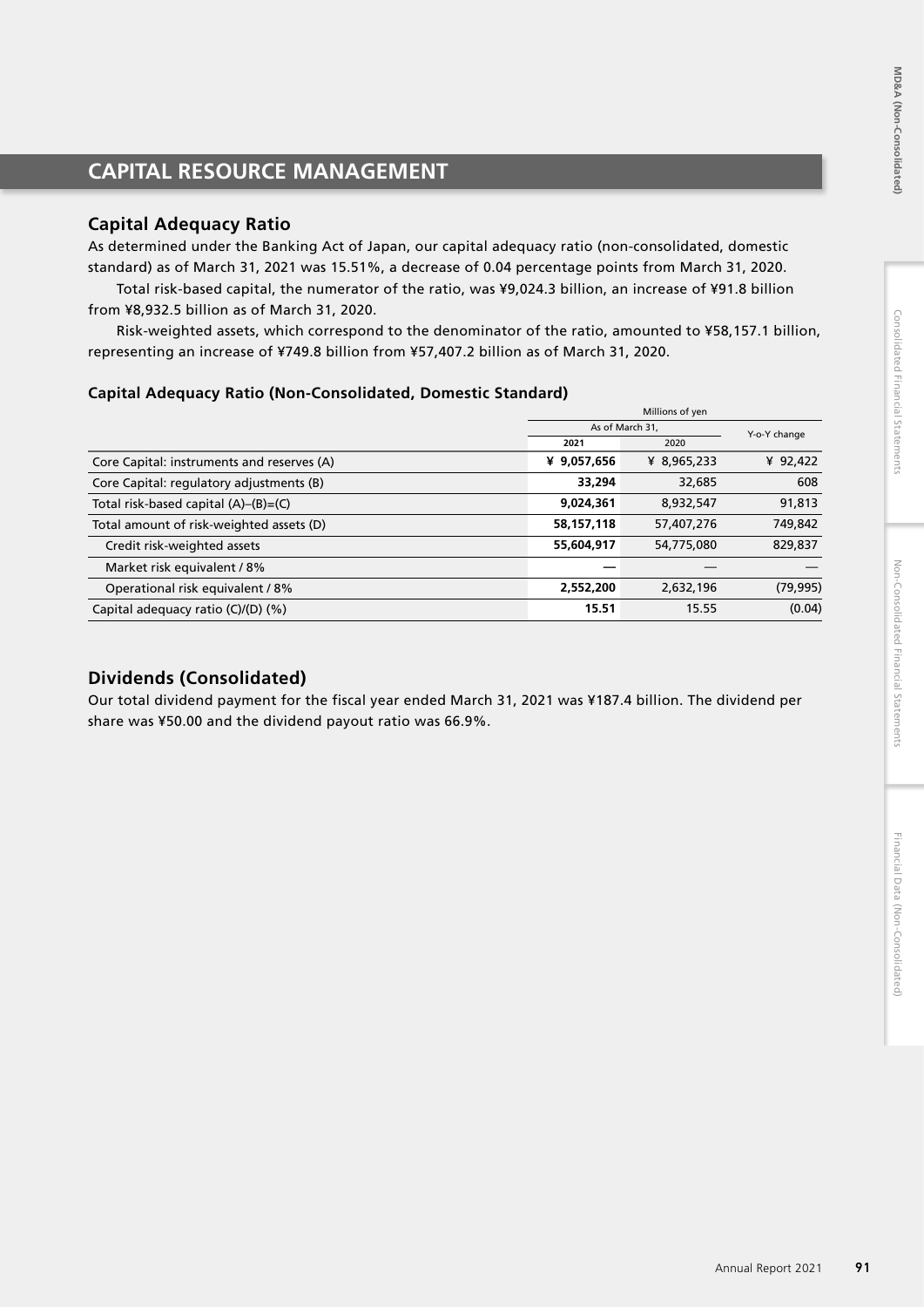# **RISK MANAGEMENT**

Advances in financial globalization and information technology have led to rapid growth in the diversity and complexity of banking operations, making risk management at financial institutions increasingly important. We place a high priority on risk management and are taking steps to refine our sophisticated framework for risk management, including the identification and control of the risks associated with our operational activities.

Our basic policy is to appropriately manage risks in view of our management strategies and risk characteristics and most effectively utilize our capital. By doing so, we are able to increase enterprise value while maintaining sound finances and appropriate operations.

The authorities and responsibilities of organizational entities and of directors and employees involved in risk management are assigned so that conflicts of interest do not arise. In addition, we have established a system that provides for appropriate cross-checks.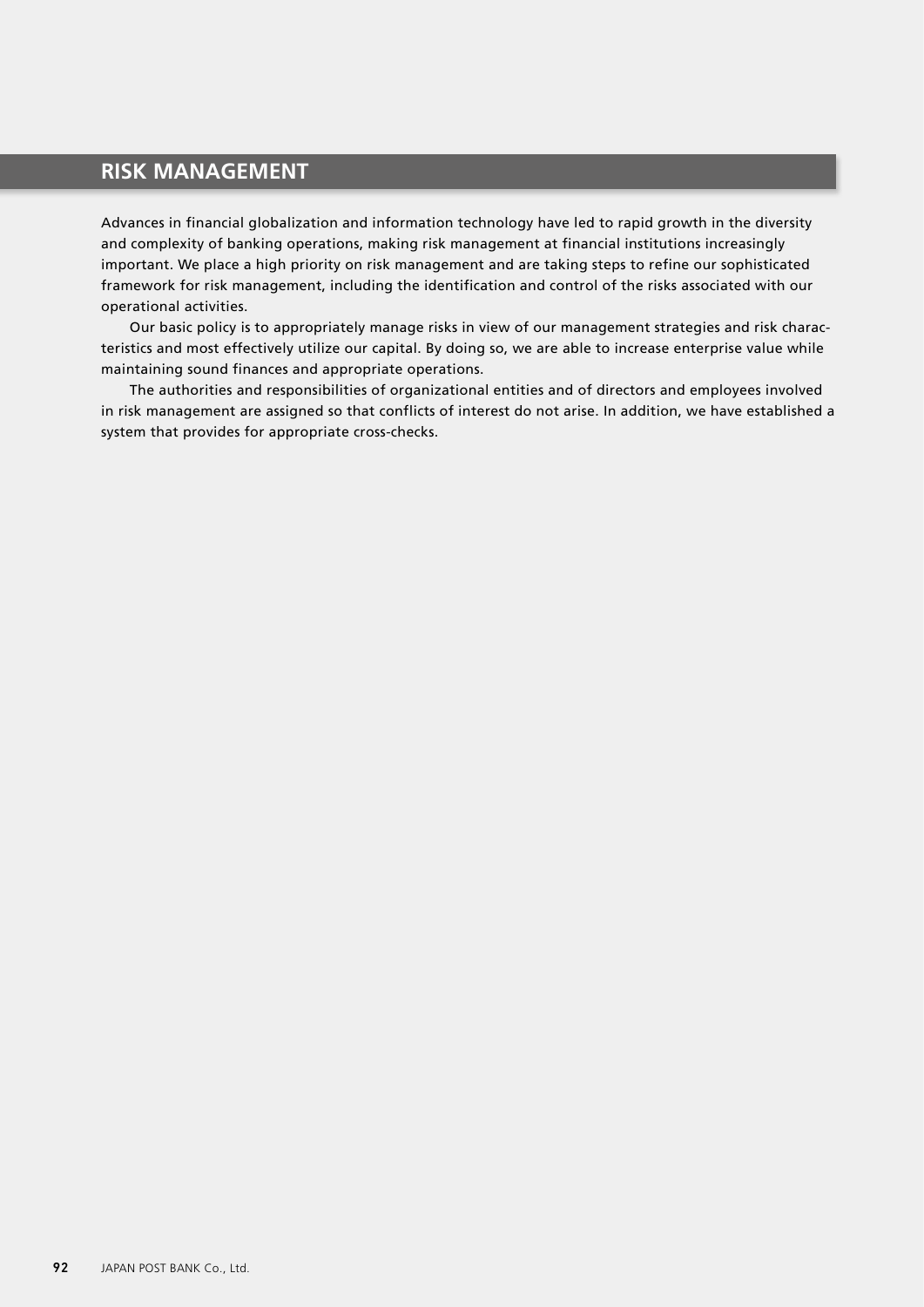# **Risk Categories and Definitions**

We define our risks and classify them into the following categories, and manage these risks based on the unique characteristics of each type of risk.

|                        | <b>Risk Category</b>   | <b>Risk Definition</b>                                                                                                                                                                                                                                                                                                                                                                                                                                    |
|------------------------|------------------------|-----------------------------------------------------------------------------------------------------------------------------------------------------------------------------------------------------------------------------------------------------------------------------------------------------------------------------------------------------------------------------------------------------------------------------------------------------------|
|                        | Market risk            | Market risk is the risk of loss resulting from changes in the value of assets and liabilities<br>(including off-balance sheet assets and liabilities) due to fluctuations in risk factors such as<br>interest rates, foreign exchange rates and stock prices and the risk of loss resulting from<br>changes in earnings generated from assets and liabilities.                                                                                            |
| Market liquidity risk  |                        | Market liquidity risk is the risk that a financial institution will incur losses because it is unable to<br>conduct market transactions or is forced to conduct transactions at far more unfavorable prices<br>than under normal conditions due to a market crisis and the like.                                                                                                                                                                          |
| Funding liquidity risk |                        | Funding liquidity risk is the risk that a financial institution will incur losses because it finds it<br>difficult to secure the necessary funds or is forced to obtain funds at far higher interest rates<br>than under normal conditions due to a mismatch between the maturities of assets and liabilities<br>or an unexpected outflow of funds.                                                                                                       |
|                        | Credit risk            | Credit risk is the risk that a financial institution will incur losses from the decline or elimination<br>of the value of assets (including off-balance sheet assets) due to deterioration in the financial<br>condition of an entity to which credit is provided.                                                                                                                                                                                        |
|                        | Operational risk       | Operational risk is the risk of loss resulting from inadequate operation processes, inadequate<br>activities by officers and employees and inadequate systems or from external events.                                                                                                                                                                                                                                                                    |
|                        | Processing risk        | Processing risk is the risk of a financial institution incurring a loss from the neglect by officers<br>and employees to conduct administrative work properly, accidents caused by them and violation<br>of Laws conducted by them in the course of the administrative work process. The management<br>of events that constitute processing risk also includes matters relating to administrative work<br>that occur as a result of external impropriety. |
|                        | IT system risk         | IT system risk is the risk that a financial institution will incur loss because of a breakdown or<br>malfunctioning of computer systems or other computer system inadequacies, or because of<br>improper use of computer systems.                                                                                                                                                                                                                         |
|                        | Information asset risk | The risk of losses arising from the loss, falsification, inappropriate use, or external leakage of<br>information due to IT system damage or inappropriate processing.                                                                                                                                                                                                                                                                                    |
|                        | Legal risk             | The risk of losses arising from compensation for damages, penalties, or surcharges, or a decline<br>in customer trust, due to an inability to rigorously comply with laws (including laws, ordinances,<br>internal regulations, and processing procedures, etc.).                                                                                                                                                                                         |
|                        | Human resources risk   | The risk of losses arising from discriminatory acts in human resources administration.                                                                                                                                                                                                                                                                                                                                                                    |
|                        | Tangible assets risk   | The risk of losses arising from damages to tangible assets resulting from natural disasters or<br>other events.                                                                                                                                                                                                                                                                                                                                           |
|                        | Reputational risk      | The risk of losses arising from the spread among the public, or a certain segment of the public,<br>of false information about us, causing a loss of the Bank's credibility, damage to our image, and<br>as a result, a loss of customers or fund-raising counterparties, or causing a worsening of<br>transaction conditions.                                                                                                                            |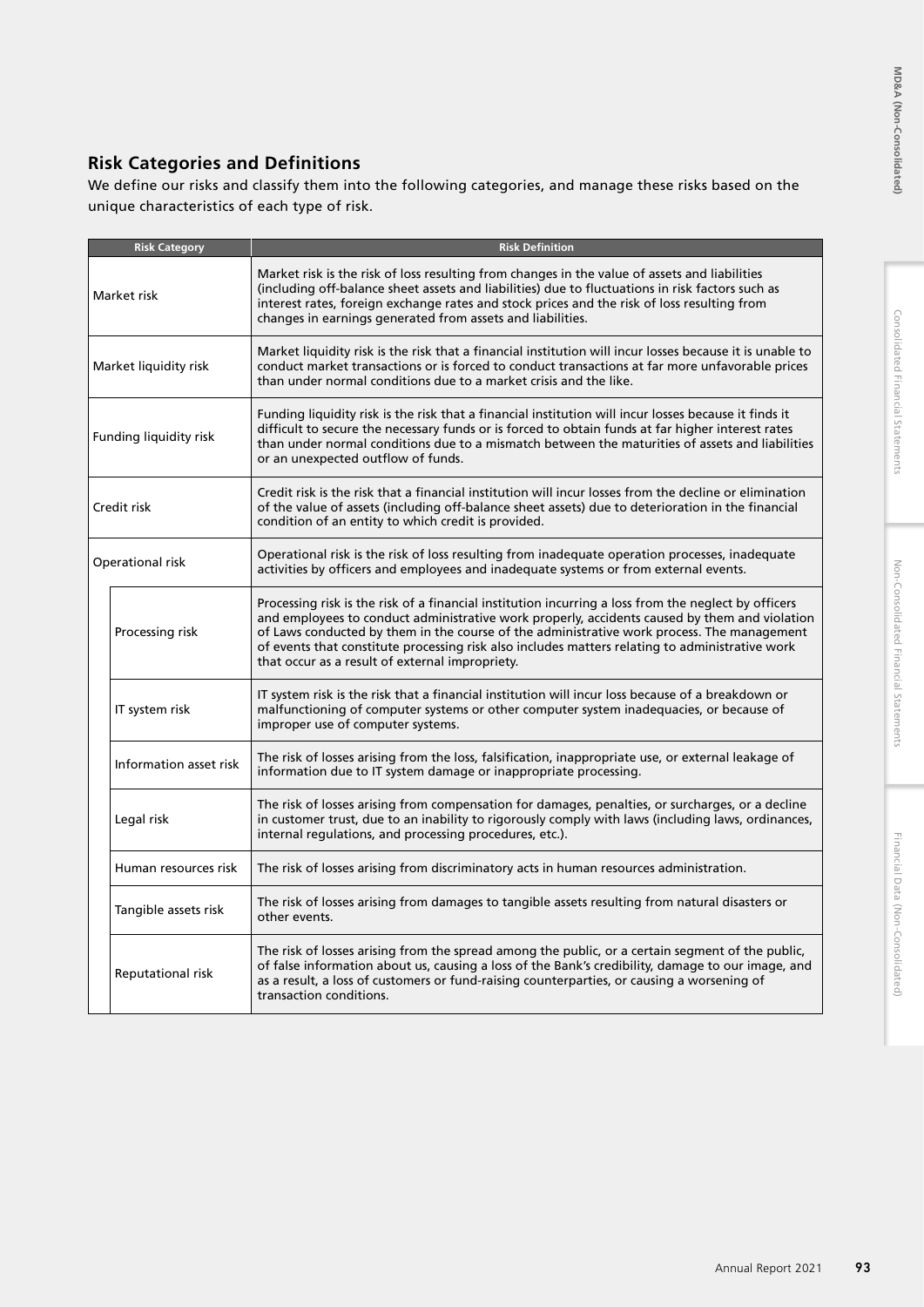# **Risk Management System**

The Bank has identified certain risk categories. Various entities have been established to manage each risk category. In addition, we have put in place the Risk Management Department, which is responsible for monitoring each risk category in an integrated manner in order to ensure the effectiveness of our comprehensive risk management. The Risk Management Department operates independently from other departments.

We have established special advisory committees to the Executive Committee to handle risk management responsibilities: the Risk Management Committee and the Asset Liability Management (ALM) Committee. These advisory committees submit risk management reports based on risk characteristics and hold discussions about risk management policies and systems.

Prior to launching new products, services, or businesses, we assess potential risks and select appropriate methods to measure risks.

Note: See page 68 for a diagram of the risk management system.

# **Compliance with Basel Regulations**

The Basel Committee on Banking Supervision has developed the Basel III global regulatory framework to ensure more resilient banks, including regulations for capital adequacy ratio, leverage ratio and liquidity. We have taken an appropriate response based on domestic standards.

Under Basel regulations, banks are required to conform to Pillar 1 (minimum requirements) including minimum capital requirements, Pillar 2 (Supervisory Review Process), which examines the adequacy of riskbased capital required for our banking business by the management of major risks including those not covered in Pillar 1, such as interest rate risk in the banking book, and credit concentration risks, and Pillar 3 (market discipline), which improve the effectiveness of market discipline through sufficient disclosures.

As of March 31, 2021, our capital adequacy ratio was 15.53% (Consolidated), above the regulatory level (4%, domestic standard).

In calculating our capital adequacy ratio, we have adopted the Standardized Approach for credit riskweighted assets, and the Basic Indicator Approach for operational risk equivalent. We have adopted the special exemption from inclusion for the calculation of market risk equivalent.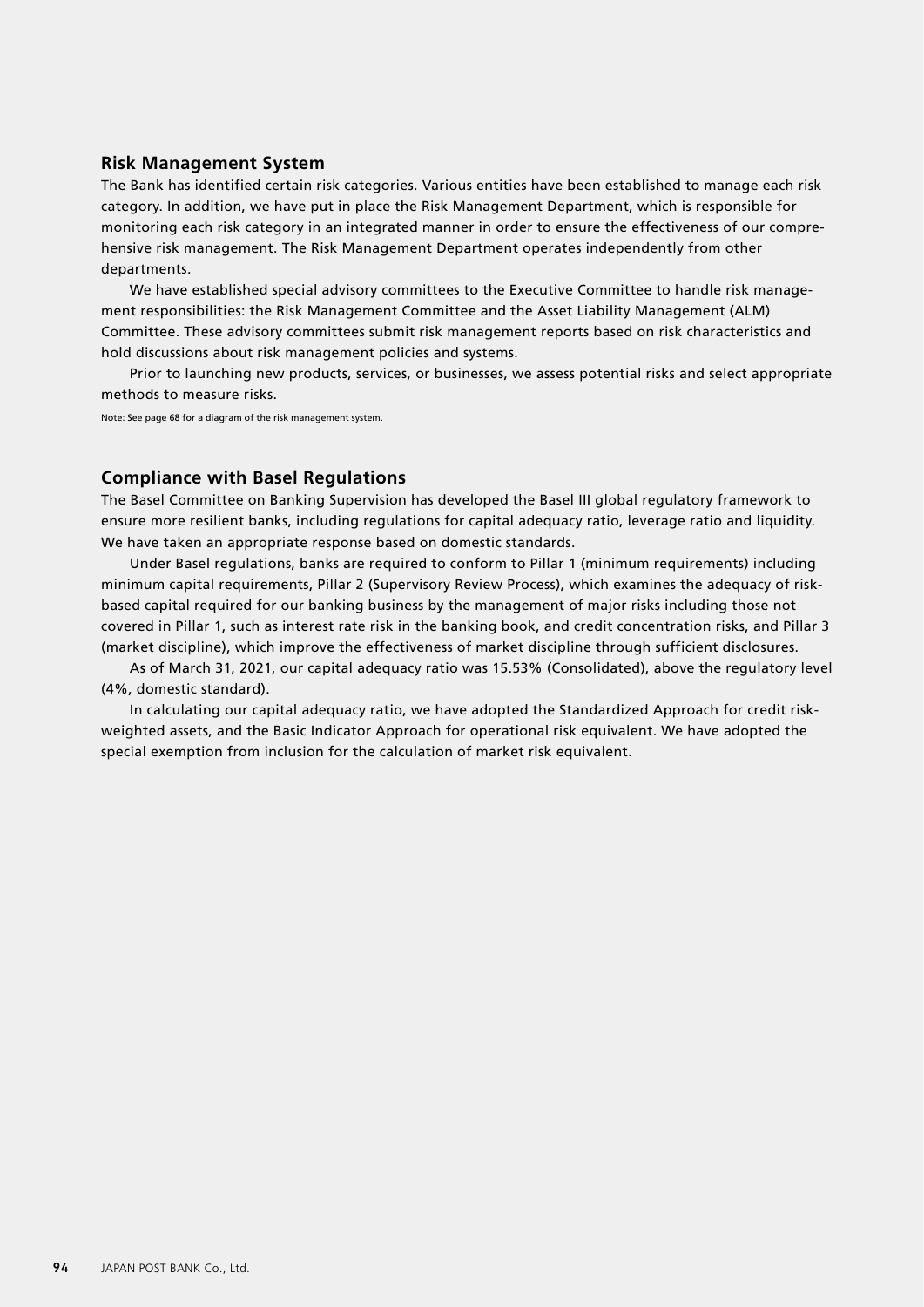# **Integrated Risk Management**

We broadly classify and define risks into five categories: market, market liquidity, funding liquidity, credit, and operational risks. We manage these risks using both quantitative and qualitative approaches.

In our quantitative approach, we have introduced integrated risk management that quantifies and controls risk. Specifically, we establish in advance a total amount of equity capital that is available to take on risk, or risk capital. Risk capital is then allocated to each business (allocation of risk capital) in accordance with the type of expected risk and nature of the business activities. To quantify market risk and credit risk and control risk exposure, we use value at risk ("VaR") techniques. VaR is a statistical method used to compute the maximum expected loss based on assets and liabilities held at given probabilities and for given periods of time. In addition, we perform stress tests based on multiple stress scenarios that assume deterioration in macroeconomic conditions to assess the impact on our financial condition and capital adequacy ratio, for the purpose of verifying the appropriateness of business plans from the forward-looking standpoint of business sustainability.

In our qualitative approach, which is used in conjunction with the quantitative methodology, we assess the nature of the risks. For instance, for operational risk we have established a plan, do, check, action ("PDCA") cycle that recognizes, evaluates, manages, and mitigates risk across our business activities.

Subject to the total amount of allocated capital approved by the Board of Directors, the allocation of risk capital is determined by the President and Representative Executive Officer following discussions in the ALM Committee and the Executive Committee.



# **Risk Capital Allocation**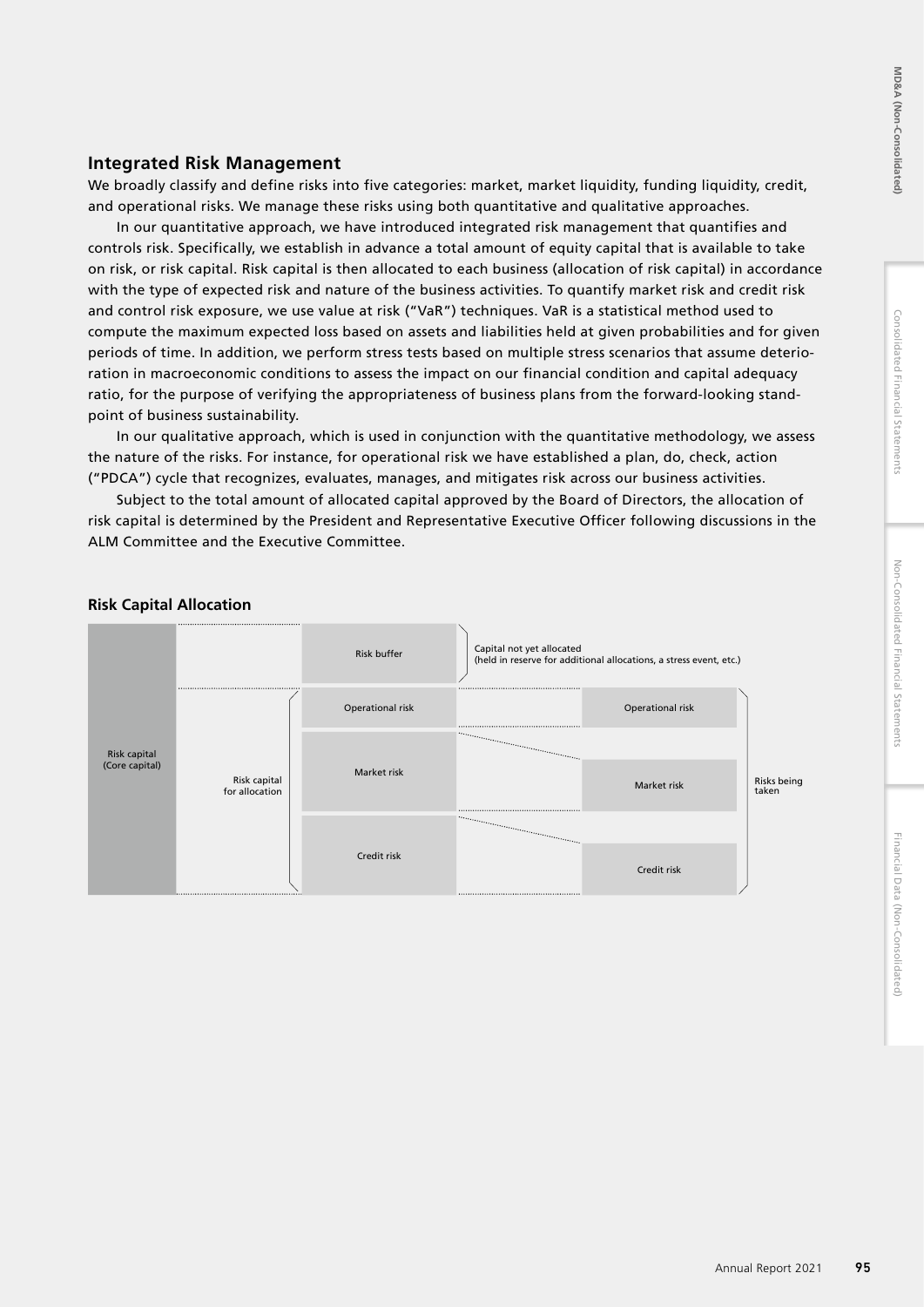# **MARKET RISK MANAGEMENT / MARKET LIQUIDITY RISK MANAGEMENT**

### **Market Risk Management System**

We manage market risk in a way that reflects the characteristics of our assets, which are principally marketable securities, and our liabilities, which are principally term deposits including TEIGAKU deposits. Through the following methods, we aim to achieve a stable income flow while appropriately controlling market risk.

We use the VaR statistical method to quantify market risk. We adjust our market risk frameworks and loss limits in order to ensure that market risk does not exceed risk capital allocated for this purpose. We conduct risk monitoring and management on an on going basis, and also carry out stress testing to account for extreme market fluctuations that might exceed our statistical estimates.

Moreover, we fully recognize the importance of interest rate risk on our business. In addition to monitoring interest rate risk on a daily basis using a 10 basis point value (10BPV) which denotes the change of present value given 10 basis points rise in the interest rates, we have established a framework to grasp interest rate risk in a multifaceted and proper manner. This included profit and loss simulations based on a variety of scenarios.

As far as the management of 10BPV is concerned, we not only make changes to the balances of assets and liabilities as well as the structure of maturities, but also employ such hedging methods as interest rate swaps.

To provide a system of cross checks and balances in market risk management, we have set up the Risk Management Department as a "middle office" that is independent from our front and back offices. Matters concerning the establishment and operation of a market risk management system and implementation of market risk management are decided through discussions in the Risk Management Committee, the ALM Committee and the Executive Committee.

Daily reports concerning our VaR, market risk limits and loss limits are made directly to management, allowing management to respond rapidly to developments. Risk analyses based on backtesting and stress testing are conducted regularly with reports made to the Executive Committee.



### **Market Risk Management System**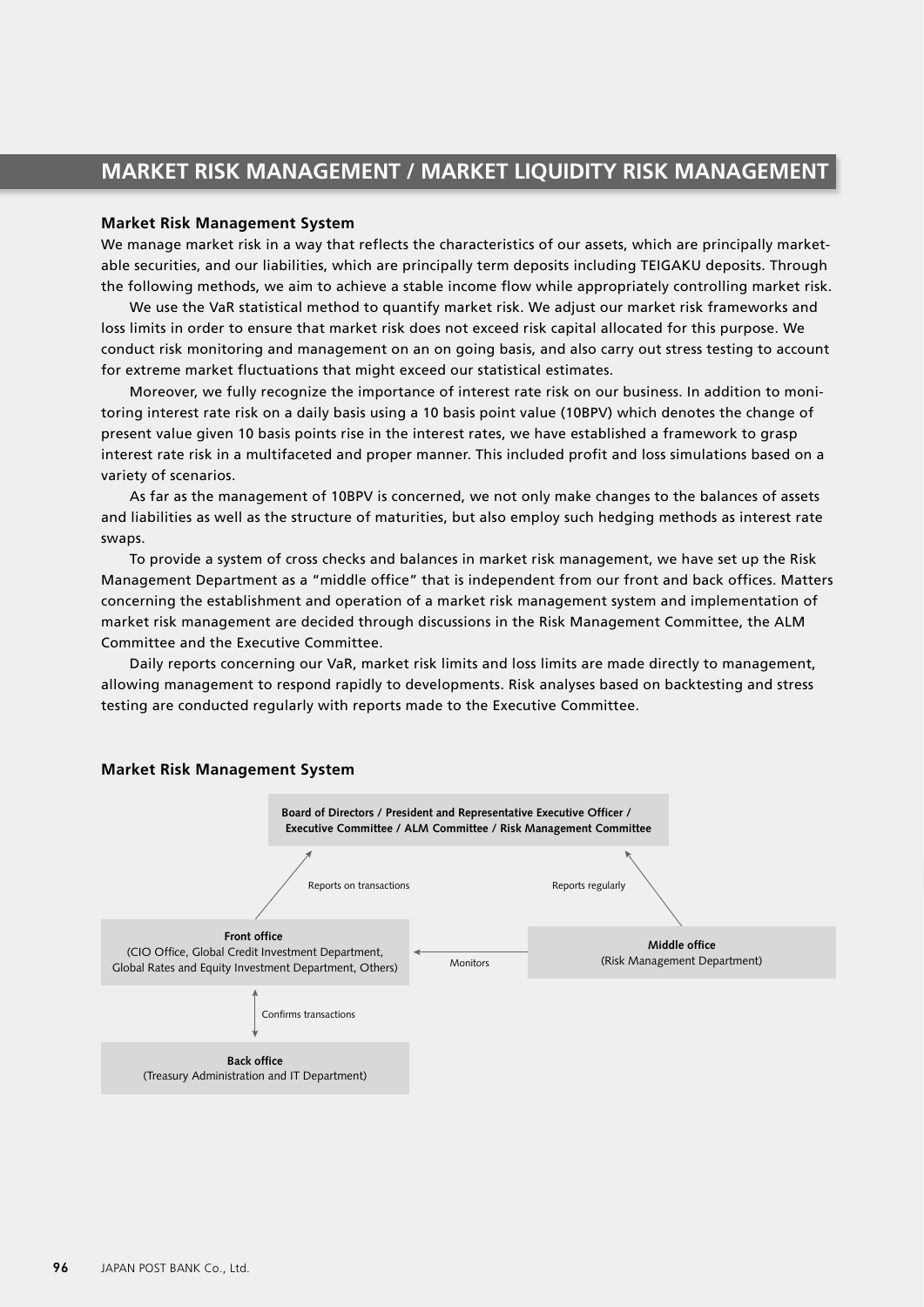# Financial Data (Non-Consolidated)

# **Market Risk Measurement Model**

Our VaR risk management model measures market risk based on a historical simulation method. The VaR model is based on a one-tailed confidence interval of 99%, a holding period of 240 business days (i.e., one year), and an observation period of 1,200 business days (i.e., five years).

To measure market risk relating to liquid deposits, the Bank has applied an internal model to allocate the estimated balance and termination dates of liquid deposits that have remained on deposit in the Bank for a long term without being withdrawn (so-called "core deposits") and calculates the interest rate risk amount for them. Market risk relating to TEIGAKU deposits is calculated based on an estimated future cash flow model.

# **Stress Tests**

VaR models statistically calculate maximum losses at a certain probability, based on historical data. Accordingly, VaR models do not appropriately measure risks in the event of extreme market fluctuations or in the event that historical assumptions do not hold. We periodically perform stress tests to shed light on risks associated with an unexpected worsening in factors unique to our portfolio as well as events in the past that regular risk assessments failed to identify. The findings are reported to the Executive Committee.

# **Market Liquidity Risk Management**

Our basic approach to market liquidity risk management is to monitor portfolio assets and market conditions so that we are able to take appropriate actions in line with market liquidity conditions. The Risk Management Department monitors market liquidity risk as well as market risk.

# **Market Risk Exposure**

In the fiscal year ended March 31, 2021, our VaR was as follows:

Currently, we are engaged only in banking operations. We do not conduct trading operations.

# **VaR (From April 1, 2020 to March 31, 2021)**

|                                  | Billions of yen |         |                |         |
|----------------------------------|-----------------|---------|----------------|---------|
|                                  | Year-end        | Maximum | <b>Minimum</b> | Average |
| Fiscal year ended March 31, 2021 | 43.689.5        | Y3 697  | £2.953.6<br>v٦ |         |

# **FUNDING LIQUIDITY RISK MANAGEMENT**

Our basic approach to funding liquidity risk management is to closely monitor our funding conditions and take timely and appropriate actions when necessary. In addition, we maintain appropriate liquidity reserves in preparation for unexpected fund outflows.

The Risk Management Department, which was originally established to manage funding liquidity risk, conducts monitoring and analysis of funding liquidity risk.

In managing funding liquidity risk, we establish, monitor, and manage funding liquidity indicators to ensure stable liquidity management.

In accordance with funding liquidity and fund-raising trends, we have categorized risk into three stages: "normal," "concerned," and "emergency." We have determined the principal measures we will take in the event that funding liquidity risk reaches the "concerned" or "emergency" stages.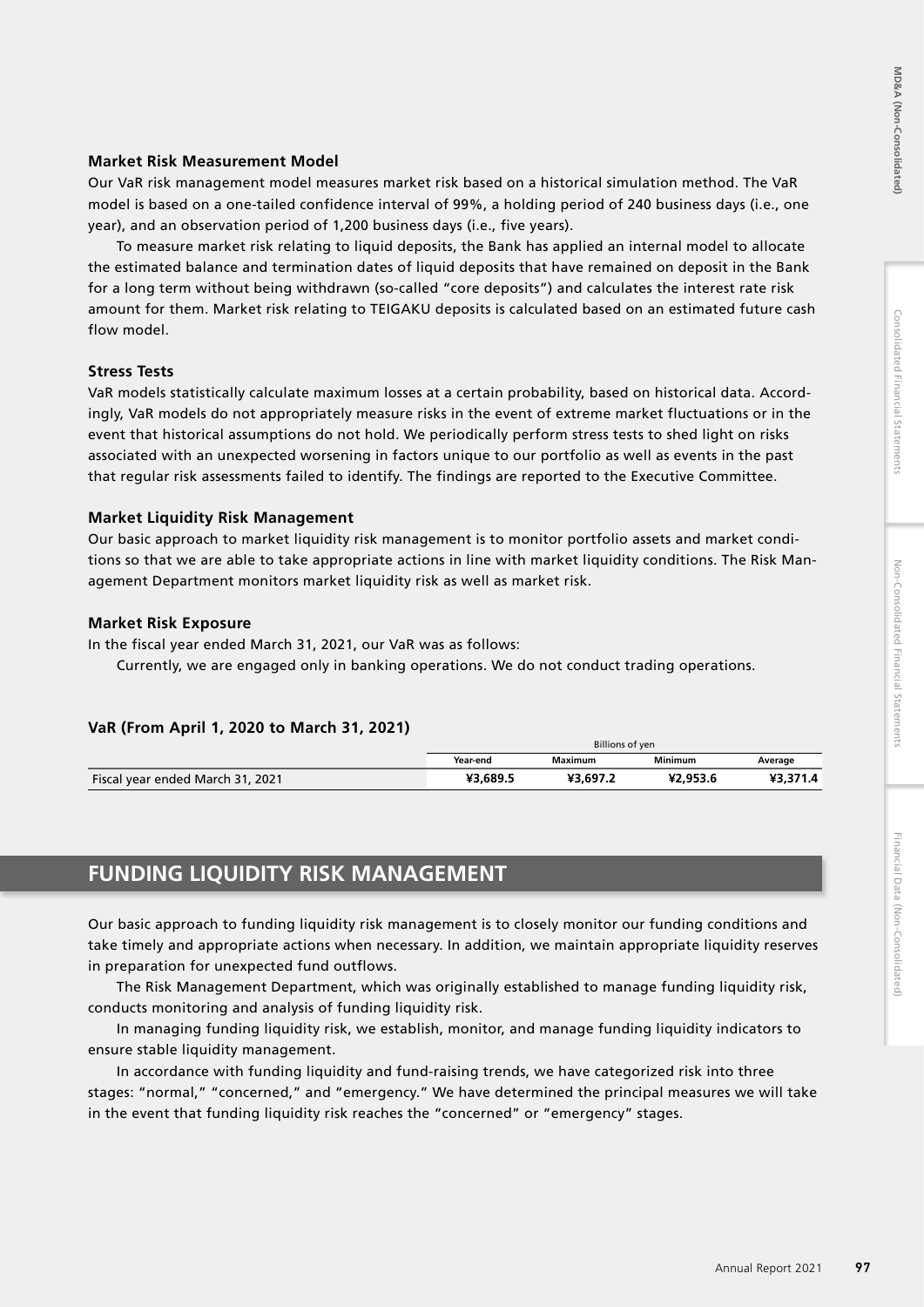# **CREDIT RISK MANAGEMENT**

### **Credit Risk Management System**

The Risk Management Department provides a system of cross checks and balances in credit risk management, as a "middle office" that is independent from our front and back offices. The Risk Management Department oversees credit risk management, including credit risk measurement, credit concentration risk management, and the internal rating system. Matters concerning our credit risk management system are decided through regular discussions at the Executive Committee, the Risk Management Committee and the ALM Committee.

We use the VaR statistical method to quantify credit risk. We monitor our credit risk limit amounts on an ongoing basis in order to ensure that VaR does not exceed allocated risk capital. We also carry out stress testing to consider the possibility of credit risk due to large-scale economic fluctuations outside those in the VaR model. In addition, we set exposure limits for individual companies, corporate groups, countries and regions while engaging in a variety of activities including the monitoring and management of credit risk in order to control the concentration of credit.

We manage our credit risk using an internal credit rating system. Our Credit Department handles all credit investigations and assigns internal credit ratings to borrowers. In addition, it monitors borrowers.



# **Credit Risk Management System**

# **Basic Principles of the Credit Code**

The credit code establishes the basic philosophy and action guidelines for all our officers and employees to follow in the conduct of sound and proper credit business operations. The credit code has basic principles focusing on public welfare, soundness and profitability.

# **Measuring Credit Risk**

To measure our credit risk amount (VaR), we use a model which adopts the Monte Carlo method using a one-tailed confidence interval of 99% and holding period of one year.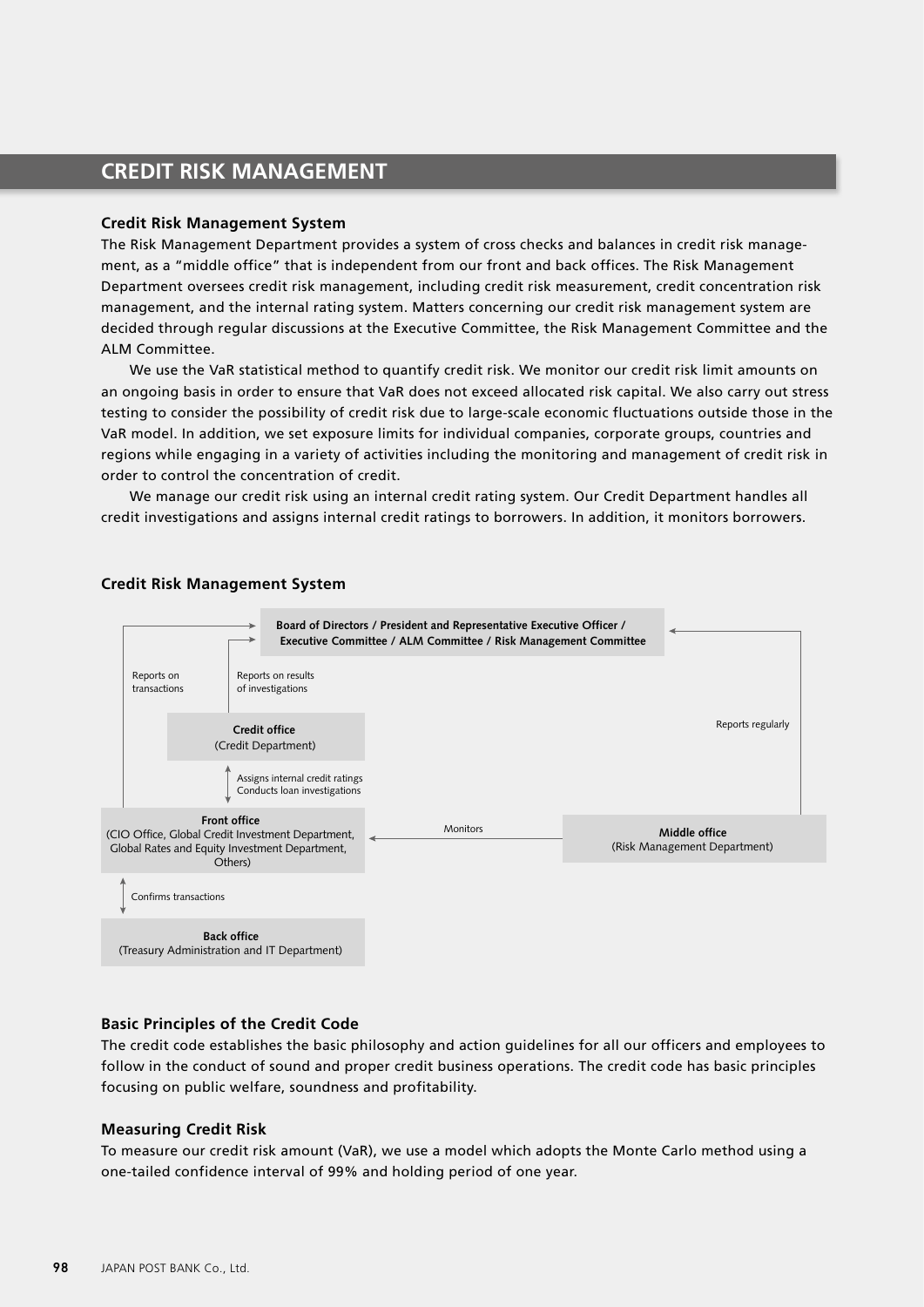# Consolidated Financial Statements

# **Stress Tests**

VaR is a measurement of credit risk calculated using statistics based on certain probabilities derived from default rates and other data. It is therefore inadequate to measure any risks arising from a deterioration in creditworthiness caused by large-scale economic fluctuations. We periodically perform stress tests to shed light on risks associated with an unexpected worsening in factors unique to our portfolio as well as events in the past that regular risk assessments failed to identify. The findings are reported to the Executive Committee.

# **Internal Credit Ratings**

Internal credit ratings are used for various purposes such as in credit policies in daily credit management, credit risk measurement, appropriate pricing, management of the credit portfolio, initial self-assessments, and in making preparations related to write-offs and reserves. Accordingly, in accordance with their credit rating, borrowers are classified into the following 14 categories.

| <b>Grades</b>           |                                                                                                                                                                                                                                                                                                                                                                      | Concept                                                                                                                                                                                            | Category                            |  |
|-------------------------|----------------------------------------------------------------------------------------------------------------------------------------------------------------------------------------------------------------------------------------------------------------------------------------------------------------------------------------------------------------------|----------------------------------------------------------------------------------------------------------------------------------------------------------------------------------------------------|-------------------------------------|--|
|                         | $\mathbf{1}$<br>Has highest credit standing and many superior attributes.                                                                                                                                                                                                                                                                                            |                                                                                                                                                                                                    |                                     |  |
| $\overline{2}$          |                                                                                                                                                                                                                                                                                                                                                                      | Has exceedingly high credit standing and superior attributes.                                                                                                                                      |                                     |  |
| 3                       |                                                                                                                                                                                                                                                                                                                                                                      | Has high credit standing and certain superior attributes.                                                                                                                                          |                                     |  |
| 4                       | a<br>b                                                                                                                                                                                                                                                                                                                                                               | Has sufficient credit standing but requires attention in case of significant<br>changes in the environment.                                                                                        | Normal                              |  |
| 5                       | a<br>Has no problems with credit standing at this point but has attributes<br>requiring attention in case of changes in the environment.<br>b                                                                                                                                                                                                                        |                                                                                                                                                                                                    |                                     |  |
| 6                       | a<br>b                                                                                                                                                                                                                                                                                                                                                               | Has no current problems with credit standing but has attributes<br>requiring constant attention.                                                                                                   |                                     |  |
|                         | Has problems with loan conditions, such as by seeking interest rate<br>reductions or rescheduling. Has problems with performance, such as<br>$\overline{7}$<br>overdue payments of principal or interest. Also has attributes requiring<br>attention to management in the future, such as weak or unstable results<br>or financial problems.                         |                                                                                                                                                                                                    | Borrowers requiring caution         |  |
|                         | Payment of principal or interest is past due three months or more<br>calculated from the day following the scheduled payment date. Or, to<br>facilitate the recovery of the loan, loan provisions have been eased to<br>8<br>assist in the restructuring of the borrower or otherwise assisting the<br>borrower. The borrower has fallen into business difficulties. |                                                                                                                                                                                                    | (Borrowers requiring<br>monitoring) |  |
| 9                       |                                                                                                                                                                                                                                                                                                                                                                      | Is not currently in bankruptcy but is having management problems.<br>Progress with management improvement plan is not exceptional, and<br>there is a high probability of bankruptcy in the future. | Doubtful borrowers                  |  |
| 10                      |                                                                                                                                                                                                                                                                                                                                                                      | Is not yet legally bankrupt but is in serious financial difficulty. Deemed<br>to have no prospects for restructuring. Effectively bankrupt.                                                        | Substantially bankrupt borrowers    |  |
| 11<br>Legally bankrupt. |                                                                                                                                                                                                                                                                                                                                                                      |                                                                                                                                                                                                    | <b>Bankrupt borrowers</b>           |  |

# **Internal Credit Rating System**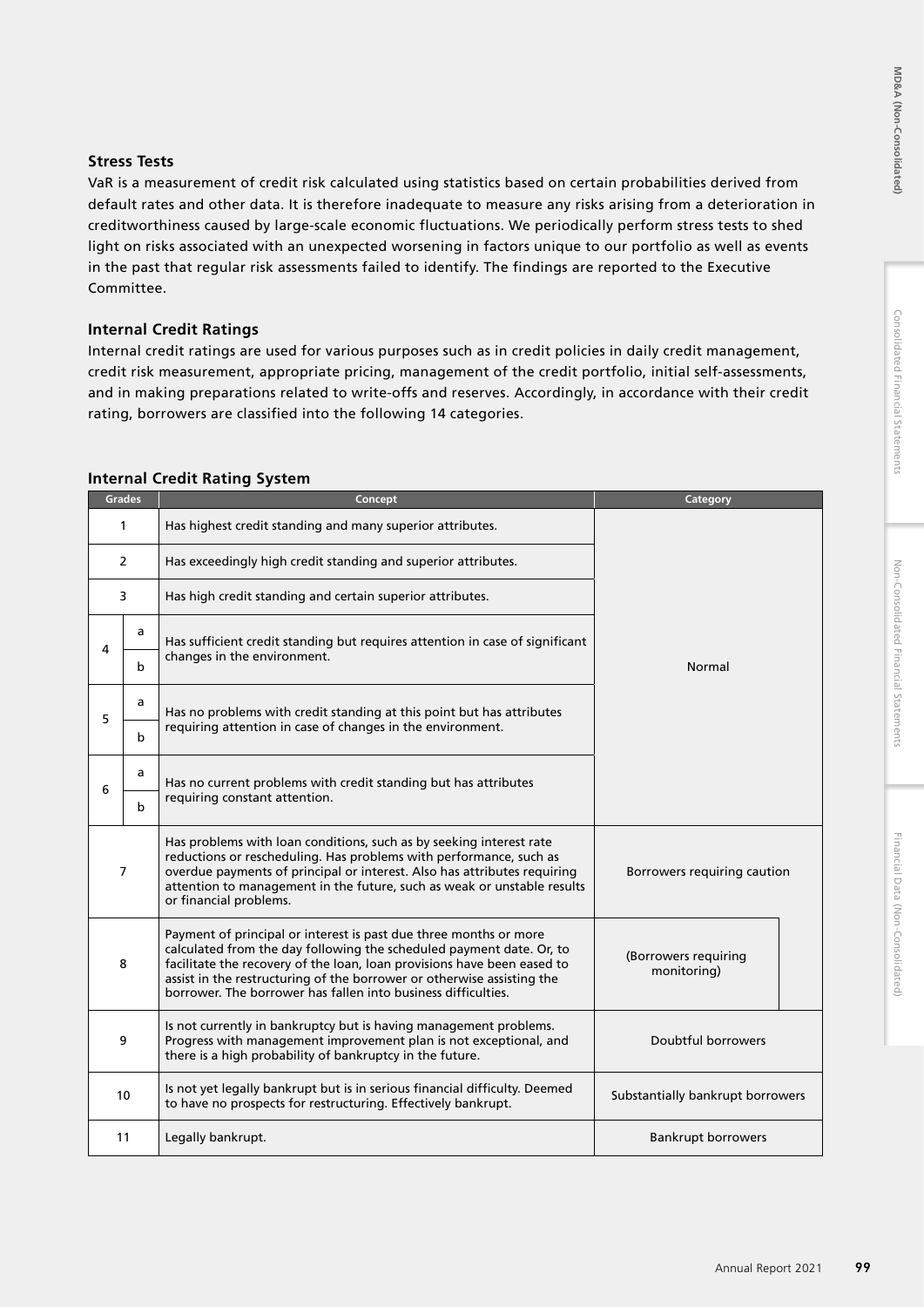### **Self-assessments, Write-Offs, and Reserves**

One key aspect of our credit risk management system is conducting self-assessments to classify our assets, based on degree of risk, by estimating the risk of non-recovery or loss in value. These self-assessments are the preparatory work for appropriate accounting treatment, including write-offs and reserve for possible loan losses.

Detailed accounting standards for reserve for possible loan losses are as follows.

In accordance with predefined standards for write-offs and reserves, reserve for possible loan losses is provided for, as described below, in accordance with borrower categories stipulated in "Practical Guidance for Checking Internal Controls for Self-Assessments of Assets by Banks and Other Financial Institutions and for Audits of Loans Written Off and Loan Loss Allowance Provisions" (Japanese Institute of Certified Public Accountants, Special Committee for Audits of Banks, etc., Report No. 4). Operational divisions conduct assessments of all loans in accordance with our standards for loan self-assessments. The results of those assessments are audited by the Internal Audit Planning Department, which is independent from operational divisions. The reserve is provided for in accordance with those assessments.

Loans to borrowers classified as normal or requiring caution are divided into groups, and the expected loss amount for each classification is reserved based on the data provided by credit rating agencies.

For loans to doubtful borrowers, we subtract from the loan balance both the estimated collectible amount from collateral and the estimated collectible amount from guarantees. We then make a provision at an amount equal to a portion of the resulting amount, based on our judgment.

For loans to bankrupt borrowers and loans to substantially bankrupt borrowers, we subtract from the loan balance both the estimated collectible amount from collateral and the estimated collectible amount from guarantees. We then make a provision at an amount equal to the entire resulting amount.

| <b>Asset Category</b> | <b>Description</b>                                                                                                                                               |
|-----------------------|------------------------------------------------------------------------------------------------------------------------------------------------------------------|
| Unclassified (Type I) | Not classified as type II, III, or IV and deemed to have no problems in regard to recovery risk<br>or damage to asset value.                                     |
| Type II               | Above-ordinary level of recovery risk due to failure to meet contractual obligations or to<br>doubts about credit-related issues, etc.                           |
| Type III              | Final recovery or asset value is very doubtful. There is a high risk of incurring a loss but it is<br>difficult to rationally calculate the amount of that loss. |
| Type IV               | Assessed as unrecoverable or worthless.                                                                                                                          |

# **Asset Classifications**

### **Management of Individual Borrowers**

We regularly monitor borrowers' loan repayment status, financial conditions, and other matters that affect credit standing in order to respond to the credit risks of borrowers in a timely and appropriate manner. We also more closely monitor certain borrowers depending on their business condition, such as borrowers subject to possible credit rating downgrades or experiencing sharp drop in stock price.